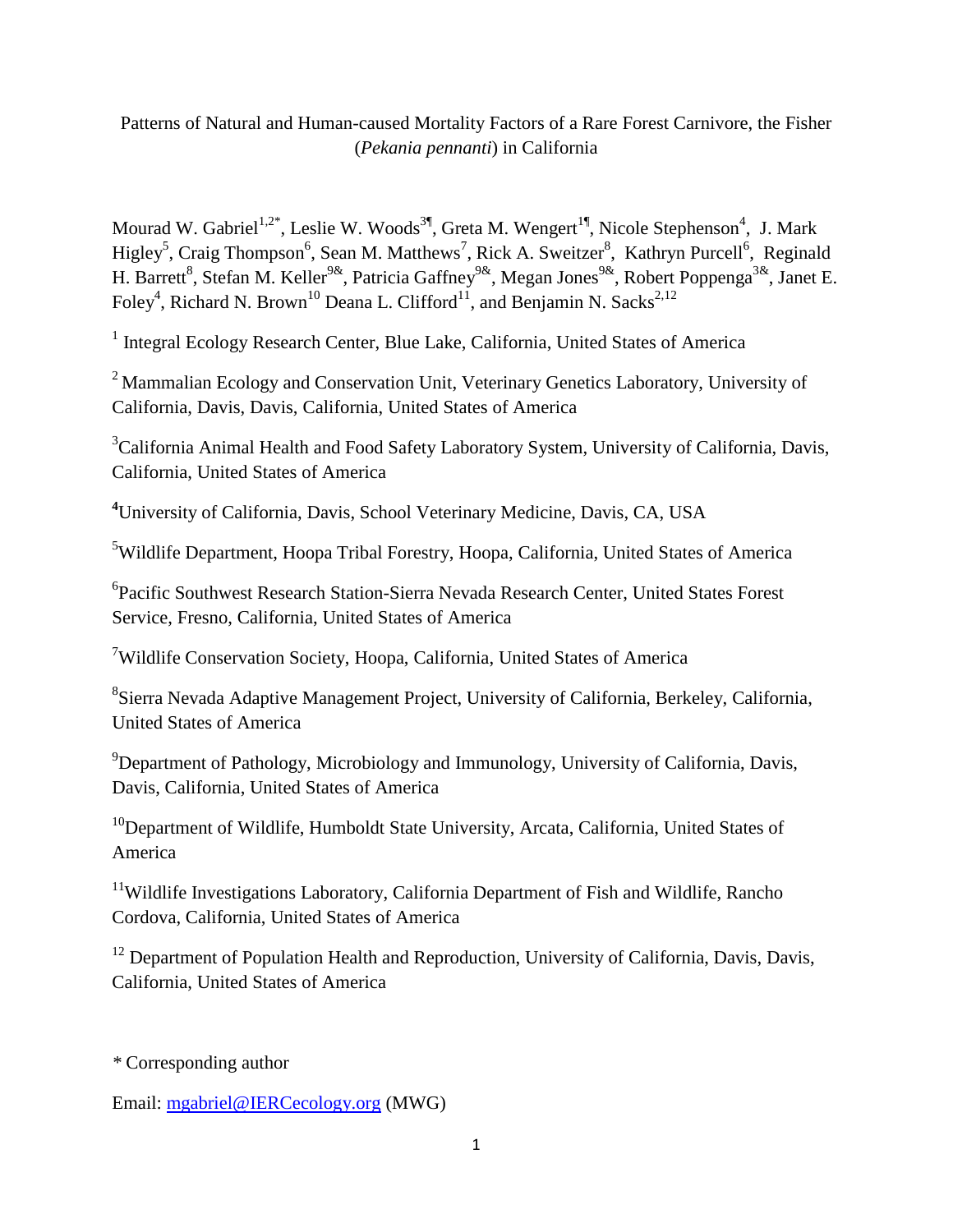These authors contributed equally to this work.

 $*$ These authors also contributed equally to this work.

**KEY WORDS**: Fisher, anticoagulant rodenticide, disease, predation, *Martes*, bobcat, mountain lion, vehicle strike, marijuana, distemper

# **Abstract**

Wildlife populations of conservation concern are limited in distribution, population size and persistence by various factors, including mortality. The fisher (*Pekania pennanti*), a North American mid-sized carnivore whose range in the western Pacific United States has retracted considerably in the past century, was proposed for threatened status protection in late 2014 under the United States Endangered Species Act by the United States Fish and Wildlife Service in its West Coast Distinct Population Segment. We investigated mortality in 167 fishers from two genetically and geographically distinct sub-populations in California within this West Coast Distinct Population Segment using a combination of gross necropsy, histology, toxicology and molecular methods. Overall, predation (70%), natural disease (16%), toxicant poisoning (10%) and, less commonly, vehicular strike (2%) and other anthropogenic causes (2%) were causes of mortality observed. We documented both an increase in mortality to (57% increase) and exposure (6%) from pesticides in fishers in just the past three years, highlighting further that toxicants from marijuana cultivation still pose a threat. Additionally, exposure to multiple rodenticides significantly increased the likelihood of mortality from rodenticide poisoning. Poisoning was significantly more common in male than female fishers and was 7 times more likely than disease to kill males. Based on necropsy findings, suspected causes of mortality based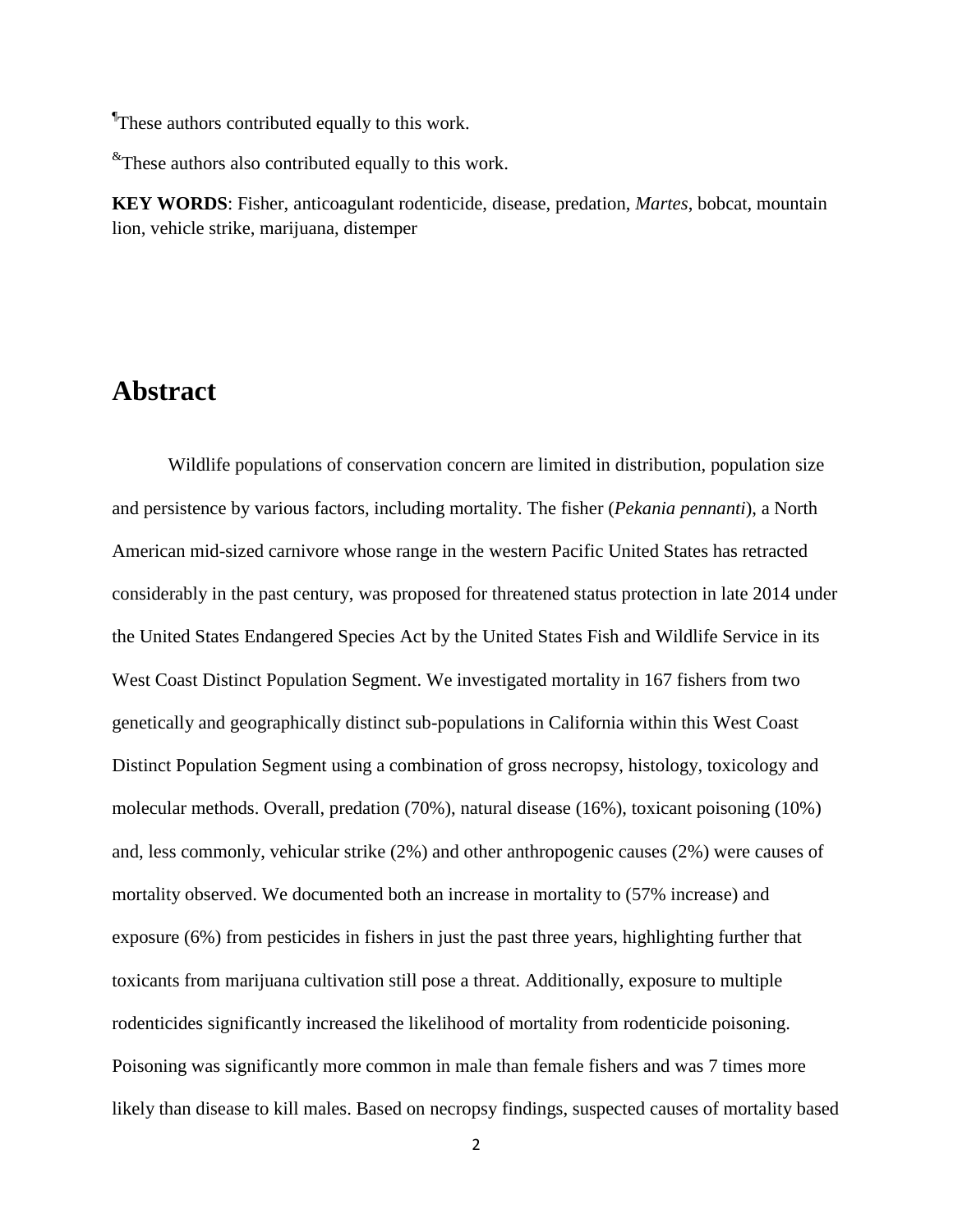on field evidence alone tended to underestimate the frequency of disease-related mortalities. This study is the first comprehensive investigation of mortality causes of fishers and provides essential information to assist in the conservation of this species.

# **Introduction**

Identifying the factors limiting imperiled wildlife populations requires an understanding of all influences affecting population growth and persistence. The geographic range of the fisher, (*Pekania pennanti*), a medium-sized mesocarnivore that inhabits northern North America, has contracted significantly over the past century [1, 2]. Several factors potentially explain this contraction, including trapping and habitat alteration associated with fire management and logging throughout the early 1900s [1-4].

Recent conservation efforts, such as reintroductions and forest restoration to improve habitat, have helped to increase the fisher's range from a range-wide low of 43% back to 68% of its historical range [1]. However, recent expansions were concentrated primarily in the central and eastern portions of the fisher's range. Fisher populations in the Pacific states (Washington, Oregon and California) currently occupy only 21% of their historic distribution in this region and have not expanded, even in some regions with ample available suitable habitat and limited forest fragmentation [1, 2]. Fishers were extirpated from the state of Washington and northern and central Oregon prior to reintroductions to these regions from northern and eastern populations [2- 4]. Isolation and failure of population expansion in this portion of their range has prompted the United States Fish and Wildlife Service (USFWS) to deem these populations in these Pacific states a West Coast Distinct Population Segment (DPS) and propose them for listing under the US Endangered Species Act as a threatened species [4]. In 2015, the California Department of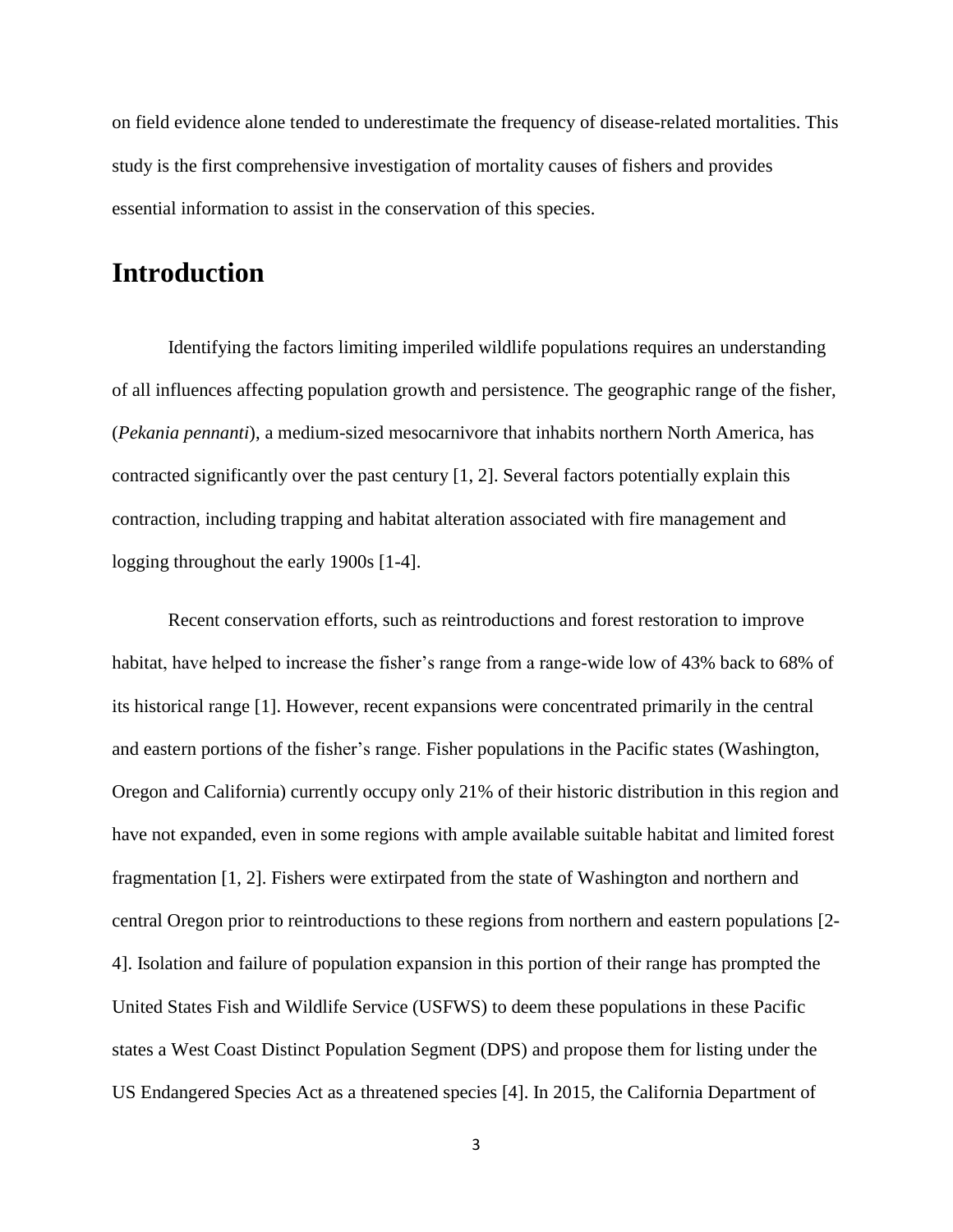Fish and Wildlife listed the southern Sierra Nevada population of fishers, but not the northern California population, threatened under the California Endangered Species Act.

California contains two genetically and geographically distinct native populations of fishers within this DPS [2, 5-7]. The northern California population inhabits the coastal and southern Cascade mountain ranges and is the larger of two California populations. The southern Sierra Nevada population is considerably smaller, thought to contain approximately 300 individuals with fewer than 120 breeding females [2, 8].

The USFWS considers five potential limiting factors as merits for listing: 1) destruction or modification of the habitat or species' range; 2) overutilization for commercial, recreational, scientific or educational purposes; 3) disease or predation; 4) the inadequacy of existing regulatory mechanisms; or 5) other natural or manmade factors affecting its continued existence. Investigation into the frequencies of different causes of mortality can lend information to several of these concerns, most specifically factors 2, 3, and 5. Though several studies on western fisher populations have included descriptions of isolated cases of mortality for fishers [9-11], a systematic, large-scale investigation into cause-specific mortality as determined through full necropsies has not been conducted, specifically within the West Coast DPS [2, 12, 13]. Since 2004, several long-term studies of the California fisher populations have been initiated investigating demographics, habitat utilization, and mortality, and we took the opportunity to investigate fisher mortality across projects for a more comprehensive examination throughout California.

The objectives of the present study were to document causes of mortality in two distinct populations of California fishers using necropsy, histology, toxicology and molecular methods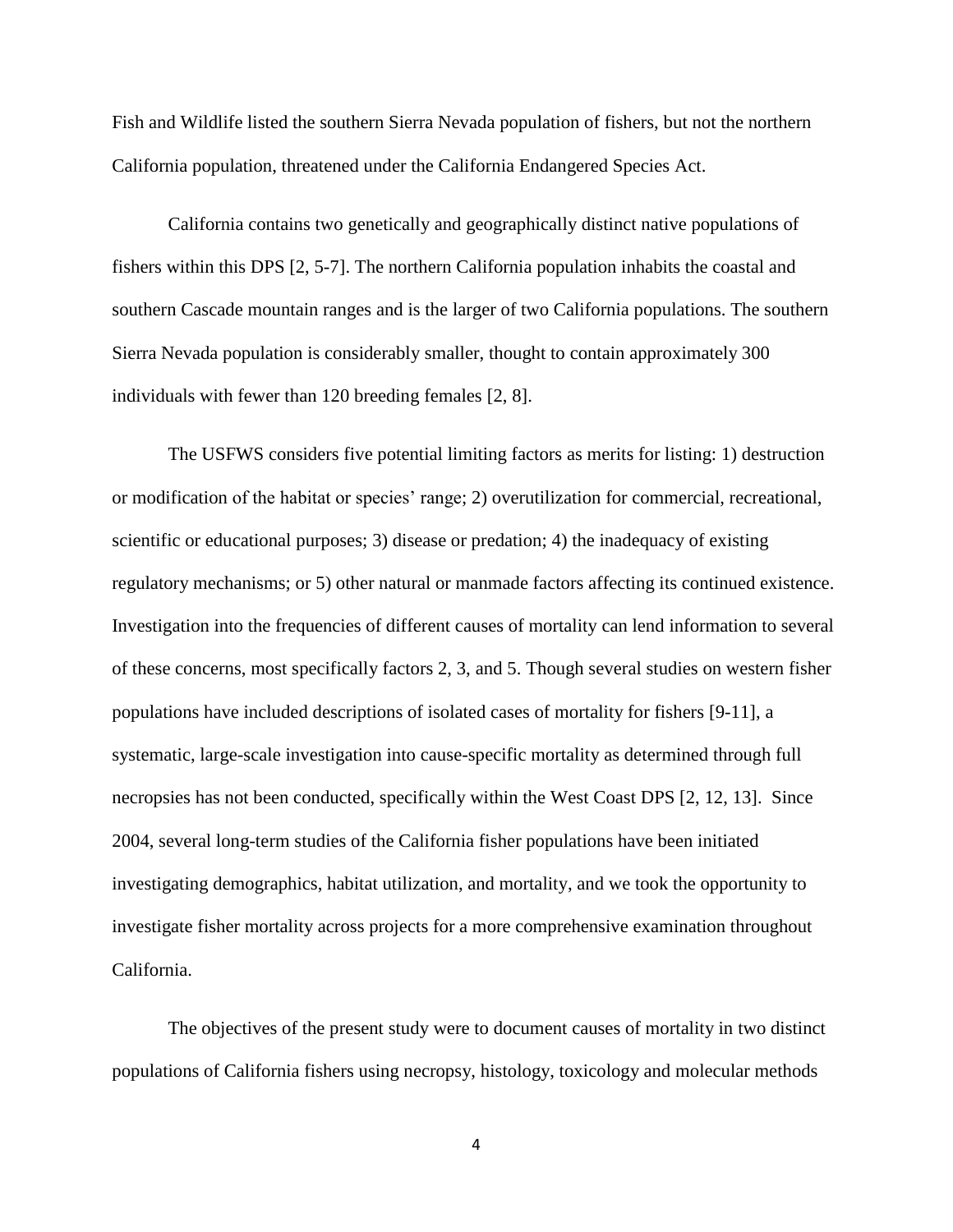and to investigate demographic, temporal, spatial, and health-related patterns of the specific causes of mortality.

# **Methods**

All procedures involving animals were approved by the University of California, Davis, Institutional Animal Care and Use Committee (Protocol No. 16551) and state scientific collecting and salvage permits issued by the California Department of Fish and Wildlife (#SC-7304). Permission to conduct research at Hoopa Tribal Lands was granted by the Hoopa Tribal Council and Chief Wildlife Forestry Branch manager. Permission to conduct this research on United States Forest Service lands was provided by the Pacific Southwest US Forest Service Research Station.

#### **California Fisher Project Areas and Sampling**

Fishers were collected through three long-term projects in California (Gabriel et al. 2012b), including one on the northern California population (Hoopa Valley Reservation Fisher Project, HVRFP) and two in the southern Sierra Nevada: the Sierra Nevada Adaptive Management Project (SNAMP), and the USFS Kings River Fisher Project (KRFP). The HVRFP project area was located in northwestern California on the Hoopa Reservation and adjacent private lands and federal United States Forest Service (USFS) public lands. The HVRFP personnel monitored fishers from the ground using telemetry approximately 1-2 times per week (J. Mark Higley, Hoopa Tribal biologist, personal communication). Both southern Sierra Nevada fisher projects were conducted on the Sierra National Forest in the northern and central portions of this population's range. Fishers from the SNAMP project were located 3-6 times per week via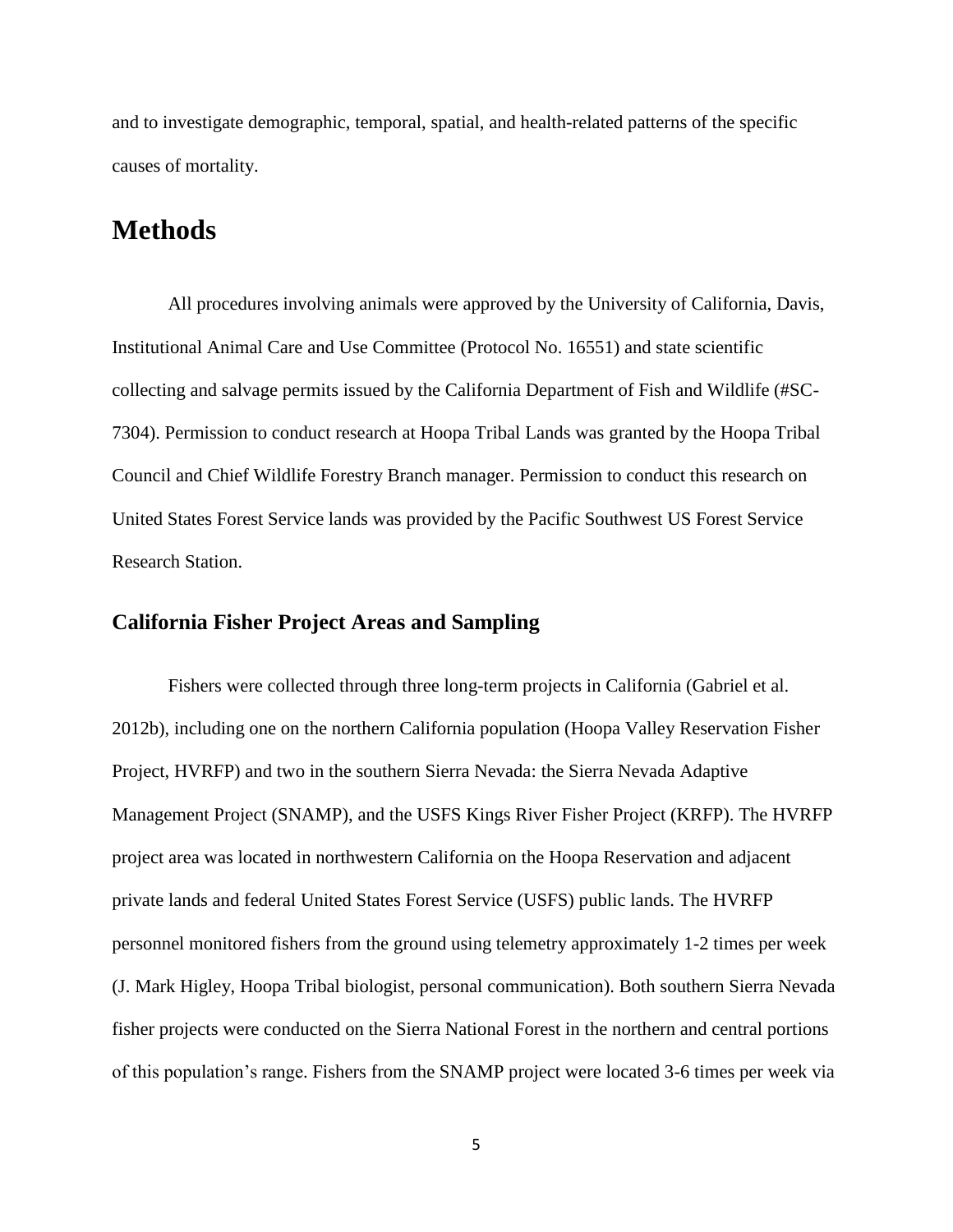aerial telemetry (Rick Sweitzer, SNAMP biologist, personal communication), while the KRFP personnel located each fisher via ground telemetry 2-3 times per week (Craig Thompson, USFS biologist, personal communication).

In all projects, fishers were captured in box traps (model 207, Tomahawk Live Trap Company, Tomahawk, Wisconsin, USA) modified with plywood cubby boxes to minimize environmental stressors [14, 15]. Each fisher was fitted with a VHF radio-collar and monitored via radio-telemetry. Radio-collars were equipped with activity or mortality sensors [16]. Inactivity on two consecutive location attempts separated by more than 24 hours or a single mortality signal from telemetry collars prompted attempts to recover carcasses as soon as was practical. When a fisher carcass was recovered, project biologists identified and recorded a suspected cause of mortality. Field based mortality determinations were constructed from evidence found at the immediate mortality site (predator tracks, nearby roadway, etc.) and the condition of the carcass (puncture wounds, cached carcass, etc.). Recovered fisher carcasses were stored in a -20°C freezer until further analysis. Fishers were subject to a complete necropsy performed by a board-certified veterinary pathologist specializing in wildlife at the University of California, Davis (UCD) Veterinary Medical Teaching Hospital or the California Animal Health and Food Safety Laboratory System (CAHFS) on the UCD campus. Additionally, any uncollared fishers that were collected opportunistically from the field within or near project areas were necropsied.

For each fisher carcass, age was determined by pulp-cavity closure or enumeration of cementum annuli of an upper premolar [17]. Fishers were classified as kits if they were altricial and dependent on mothers-milk for nourishment (roughly  $\leq 10$  weeks), juveniles if weaned and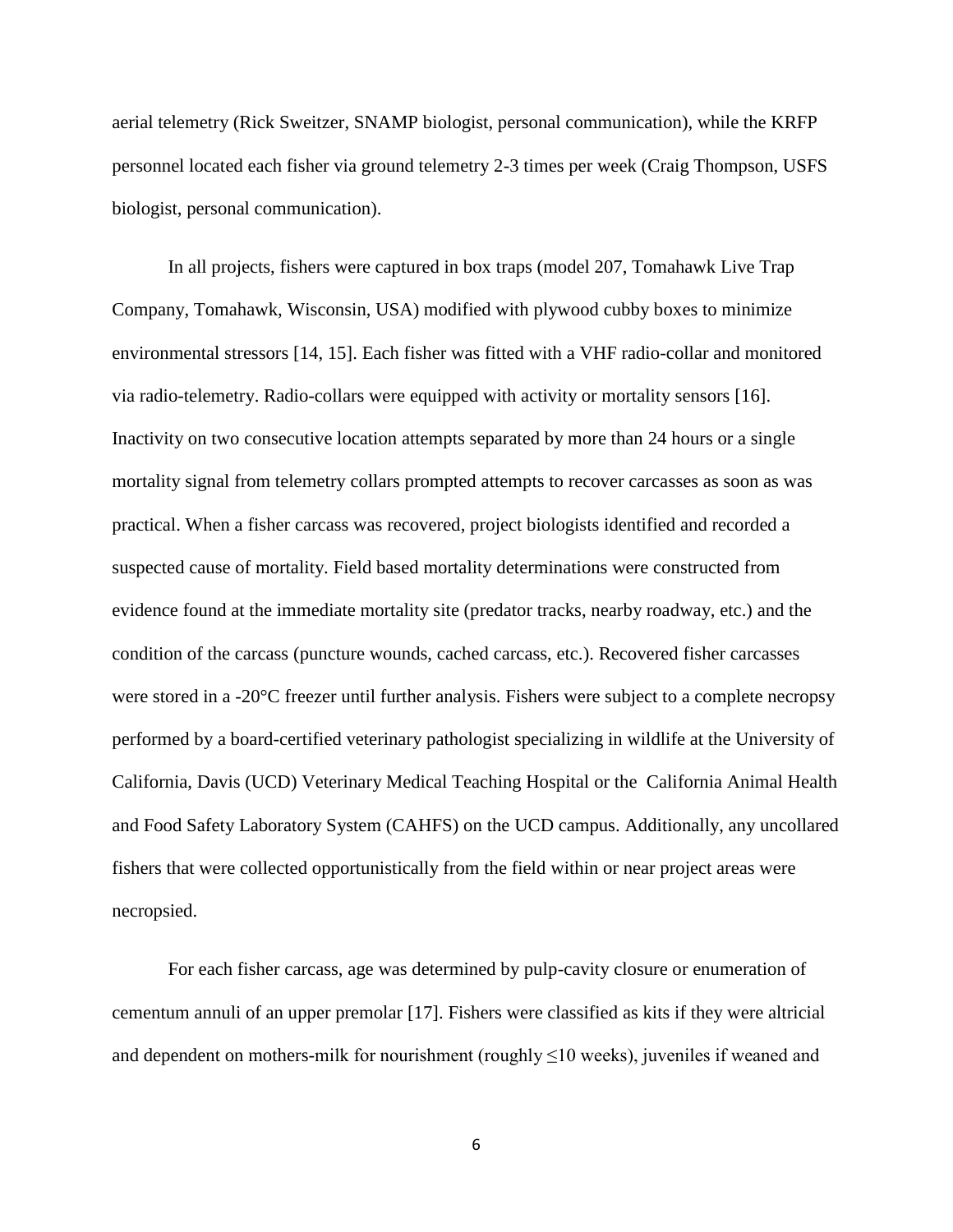$\leq$ 12 months of age, sub-adults when between 12–24 months of age, and adults when  $\geq$ 24 months of age [17].

Ancillary diagnostic testing was performed based on gross and histologic findings and consisted of molecular diagnostic tests to confirm a viral etiology [18], toxicological screening of selected tissues [12], forensic genetic tests of swabbed ante-mortem bite wounds to identify species of predators [19], and serology to determine exposure to three carnivore pathogens: canine distemper virus (CDV), canine parvovirus-2 (CPV), and *Toxoplasma gondii* [17].

Serological assessment and titer cutoffs were performed via indirect fluorescent-antibody (IFA) assays on uncoagulated blood collected by sterile cardiac puncture [17, 20, 21]. For both CDV and *T. gondii*, detection of both antibody isotype IgG, which persists for extended periods, and the short-duration antibody isotype IgM was used, while only detection of isotype IgG was used for CPV [22]. Isotype IgM was utilized for selected pathogen assays since recent or acute infections from these pathogens may predispose individuals to certain causes of mortality [23] [24, 25].

Predation was considered the cause of mortality if ante-mortem hemorrhage was observed and associated with bite, claw or talon wounds [19]. In addition, we followed up visible field signs of predation for which ante-mortem hemorrhaging could not be determined (e.g., due to consumption by the predator) with forensic DNA testing of tissue around putative bite wounds or tooth marks [19]. Mortalities were classified as "natural disease" if they exhibited clinically significant infectious (bacterial, viral, parasites, etc.) or non-infectious (malignant neoplasia, nutritional deficiency, etc.) factors that were considered by the pathologist to represent the primary cause of death [26-28]. Mortalities were classified as "poisoning" if an individual had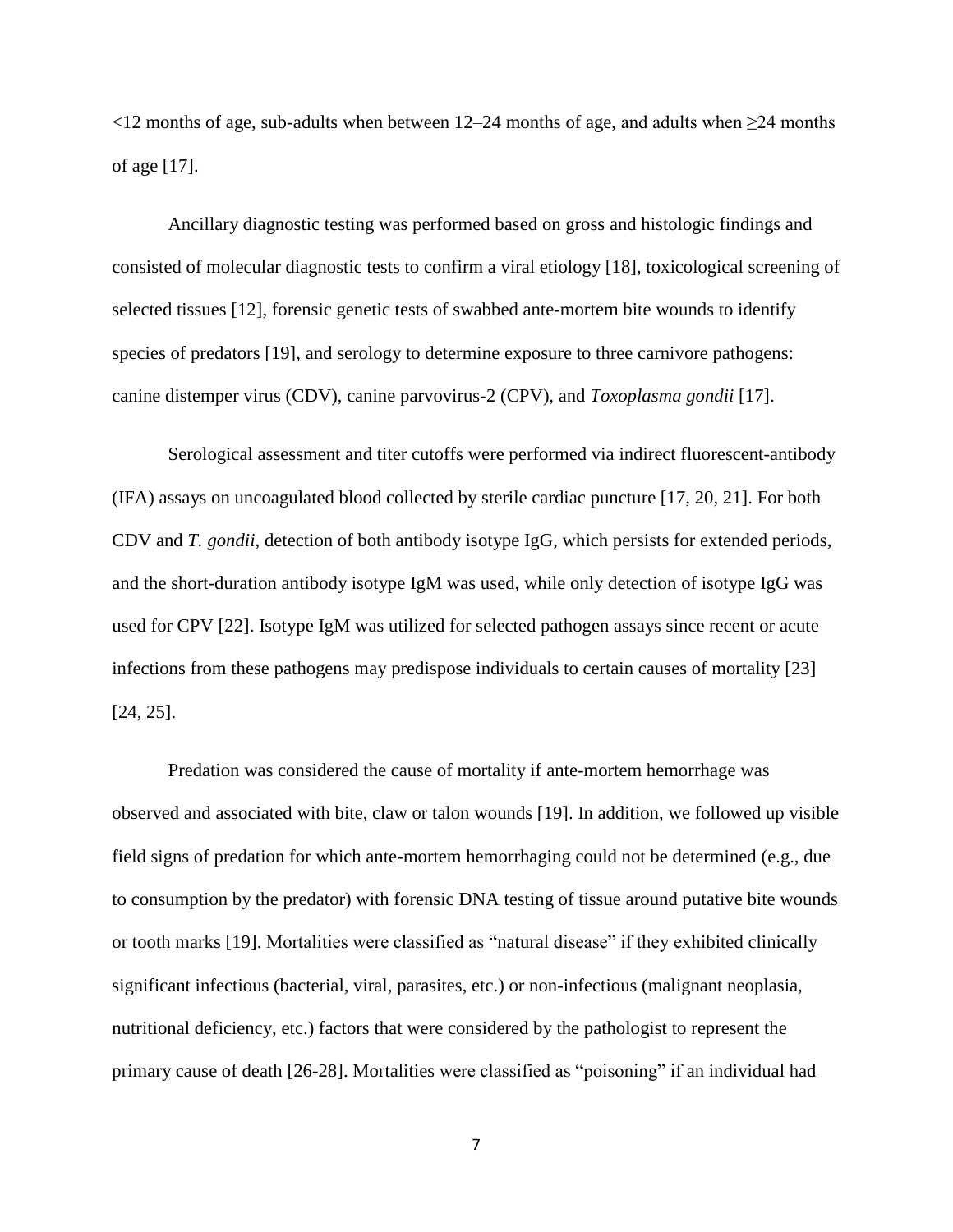acute clinically significant signs of toxicosis associated with toxicant exposure (e.g. carbamate, anticoagulant rodenticide). Fishers that died directly from anthropogenic factors (e.g. anesthesia, entrapment in human-structures) were classified as "human-caused." Vehicular strike was considered to be the cause of death when carcasses were recovered on or near roads combined with evidence of blunt trauma. If a fisher carcass had insufficient tissues for a necropsy, severe autolysis or a lack of forensic evidence, its cause of death was classified as unknown.

#### **Statistical Analysis**

Statistical analyses were performed using R studio version 0.98.507 and the "mlogit" package [29, 30, 31]. A kappa statistic for test agreement was calculated to assess the strength of test agreement between field biologist-suspected cause of death and necropsy-confirmed cause of death [32]. We used a multinomial logistic regression model to assess the effects of several variables on the relative frequencies of cause-specific mortality which consisted of "natural disease," "poisoning," "predation," and "human-caused," however, we excluded unknown causes. We pooled human-caused mortalities with those from vehicular strike as "vehicular/ human" for modeling due to small sample sizes and the common anthropogenic source of mortality. We used two different data sets for modeling. The first included 136 radio-collared and uncollared fisher mortalities documented between 2007 and 2014 for which cause of mortality was known. We built models using all possible combinations of  $1 - 5$  variables which included population, sex, age class, season and year. The second data set included 72 fisher mortalities pulled from the previous group for which exposure status for both anticoagulant rodenticides and the three pathogens was known; no demographic parameters were used for this model. Models were built using all possible combinations of  $1 - 8$  variables which included IgG and IgM titers to CDV and *T. gondii*, IgG titer to CPV, exposure to AR, and the total number of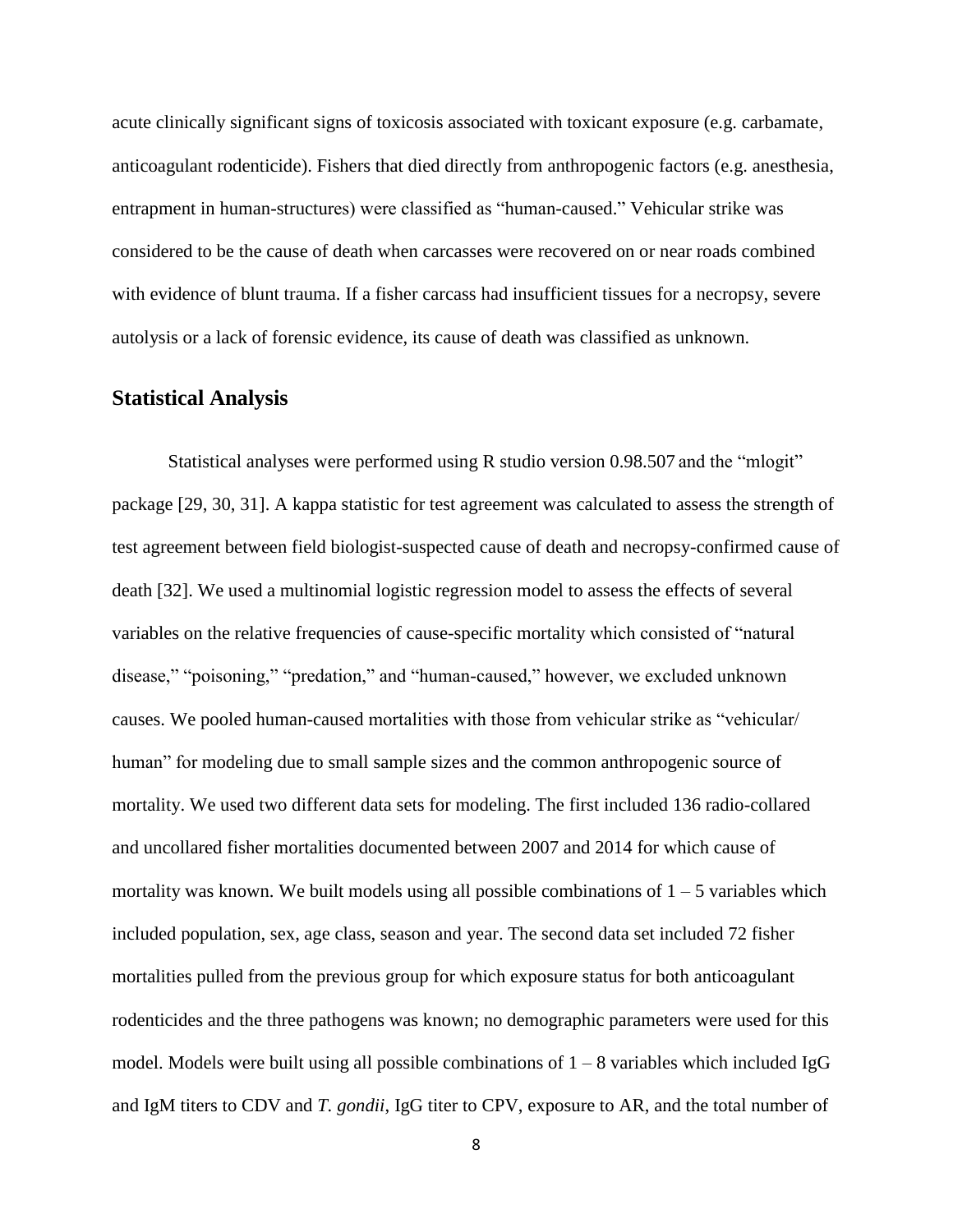AR detected. The latter two variables were not used in the same model to avoid multicollinearity among variables.

We employed an information-theoretic approach to identify the most parsimonious models [33] relating demographic parameters and disease and toxicant exposure parameters to cause of mortality. We calculated the Akaike Information Criteria score corrected for small sample sizes (AICc;[33]) for each model and compared the scores among competing models. We considered as final models those with ∆AICc < 2. The model was built using the outcome categories "predation," "poisoning" and "natural disease" as the reference groups in three separate analyses, resulting in odds ratios (OR) for "predation vs. disease," "predation vs. poisoning," "predation vs. human-caused," "poisoning vs. disease," "poisoning vs. humancaused" and "disease vs. human-caused." Model coefficients were estimated using the maximum-likelihood method [34].

## **Results**

A total of 167 fishers was collected for necropsy and/ or forensic examination from both California populations during 2007–2014 of which there were 105 adults (63%), 32 sub-adults (19%), 26 juveniles (16%) and 4 kits (2%). Males composed 44% ( $n=73$ ) and females 56% (n=94) of all fisher mortalities. The necropsied population included 123 fishers (73%) which had adequate preservation and sufficient tissues for necropsy submittal. Of the remaining 44 fishers, 34 had suspected predator-inflicted wounds with insufficient tissues for necropsy and were submitted solely for molecular forensic examinations, while the remaining ten fisher carcasses (seven southern Sierra Nevada and three northern California) were too autolyzed for any examination.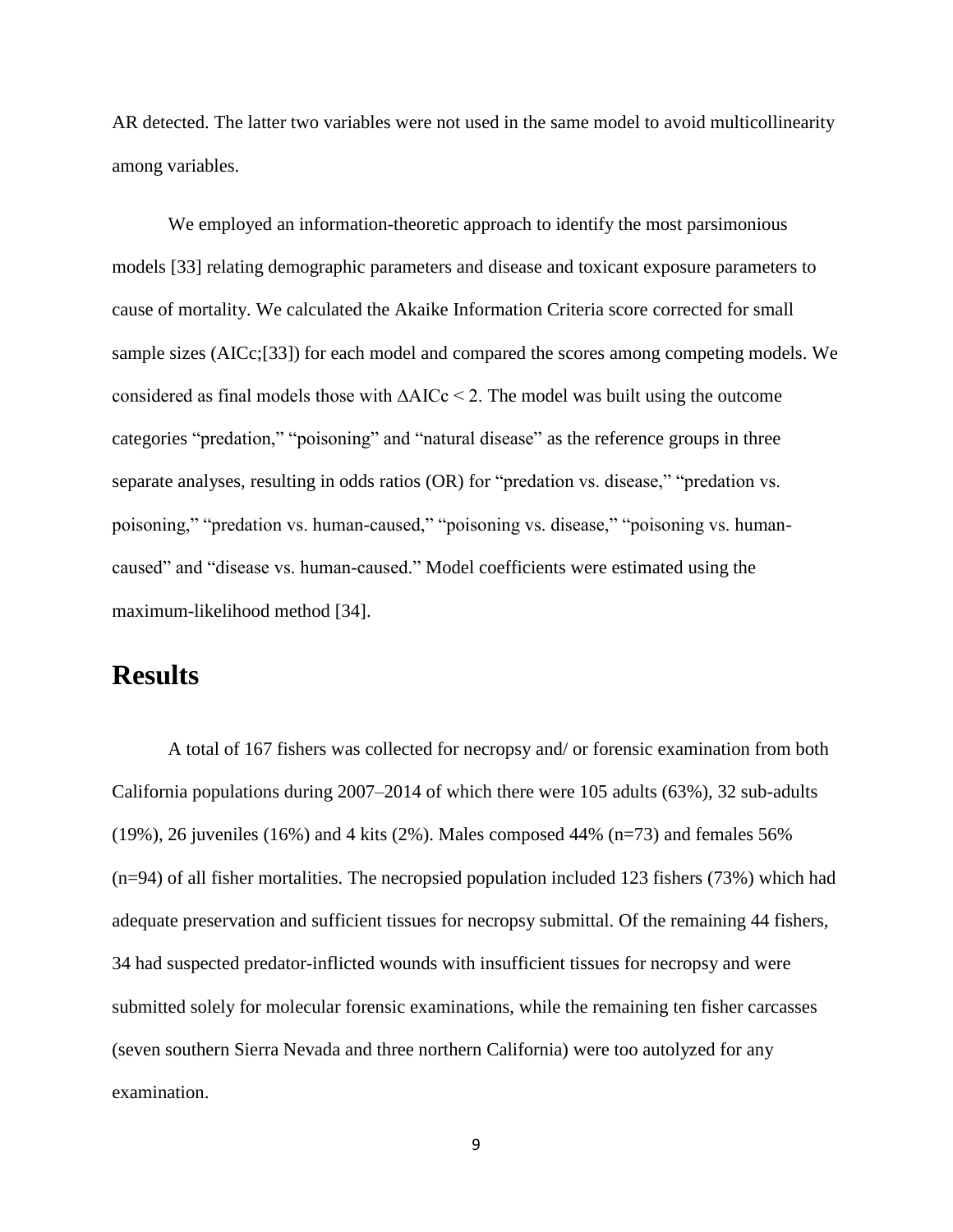Fifty-two (31%) of the fishers were from the northern California population while 115 (69%) were from the southern Sierra Nevada population (Table 1). Of the 163 adult, subadult or juvenile fishers (the four kits were excluded), 156 were radio-collared and seven were collected opportunistically, including three from northern California and four from the Sierra Nevada populations. Numbers of carcasses available for analysis were similar across years providing an approximately balanced multiannual data set (Table 1).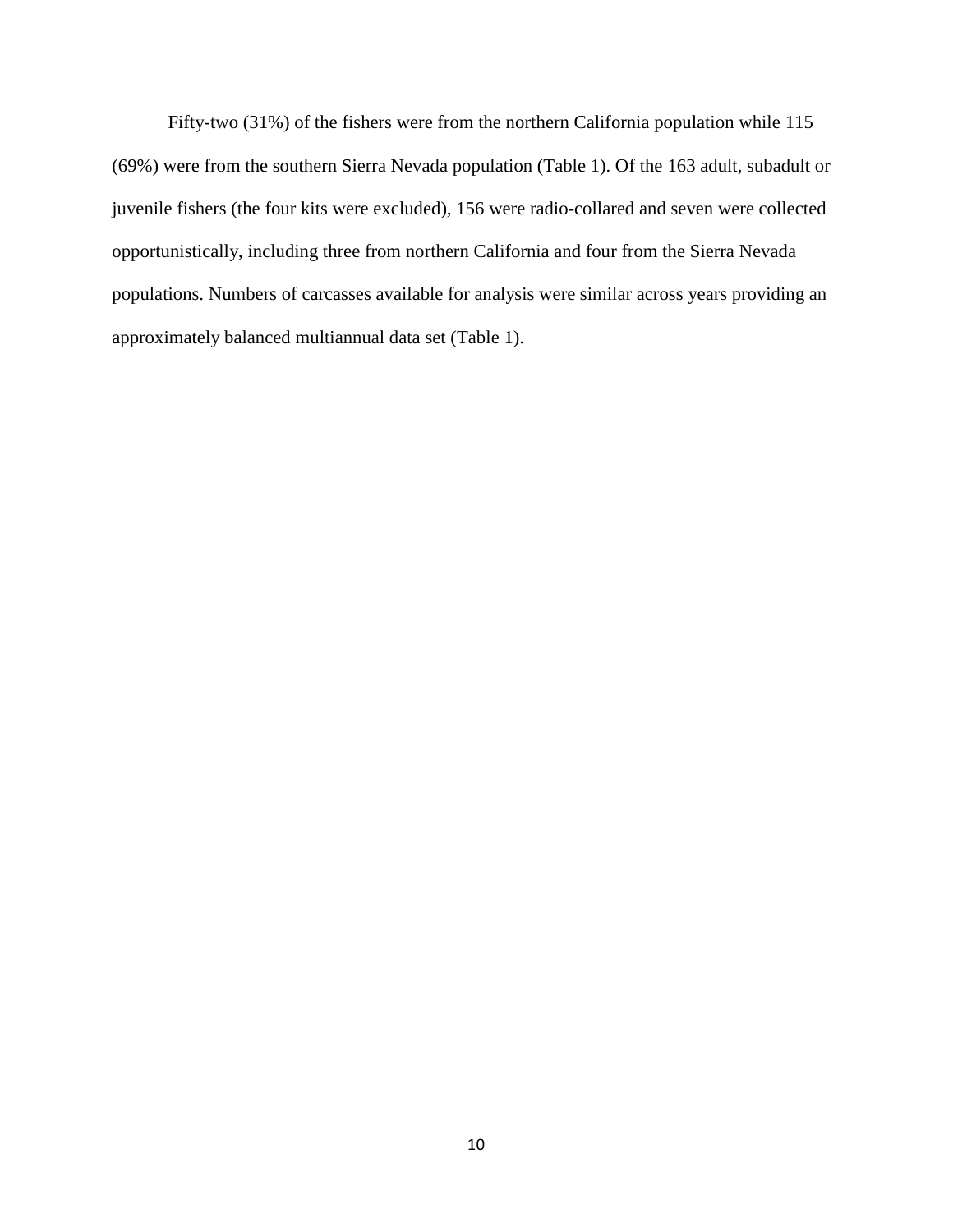**Table 1: Comparison of sex, age class, year of death, season of death and necropsy-determined cause of mortality for 167 fishers (***Pekania pennanti***) from two isolated populations, southern Sierra Nevada (South Sierra) and northern California (North CA). These data include both collared and uncollared fishers of all age classes.**

|                 |                        |                  | South Sierra (N=115) | North CA $(N=52)$ |      |  |  |  |
|-----------------|------------------------|------------------|----------------------|-------------------|------|--|--|--|
| Characteristic  |                        | n                | $\%$                 | $\mathbf n$       | $\%$ |  |  |  |
| Sex             |                        |                  |                      |                   |      |  |  |  |
|                 | Male                   | 52               | 45.2                 | 21                | 40.4 |  |  |  |
|                 | Female                 | 63               | 54.8                 | 31                | 59.6 |  |  |  |
| Age Class       |                        |                  |                      |                   |      |  |  |  |
|                 | Kit                    | 3                | 2.6                  | $\mathbf{1}$      | 1.9  |  |  |  |
|                 | Juvenile               | 25               | 21.7                 | $\mathbf{1}$      | 1.9  |  |  |  |
|                 | Sub-Adult              | 21               | 18.3                 | 11                | 21.2 |  |  |  |
|                 | Adult                  | 66               | 57.4                 | 39                | 75.0 |  |  |  |
| Year of Death   |                        |                  |                      |                   |      |  |  |  |
|                 | 2007                   | 6                | 5.2                  | $\boldsymbol{7}$  | 13.5 |  |  |  |
|                 | 2008                   | 13               | 11.3                 | 6                 | 11.5 |  |  |  |
|                 | 2009                   | 25               | 21.7                 | 3                 | 5.8  |  |  |  |
|                 | 2010                   | 21               | 18.3                 | 6                 | 11.5 |  |  |  |
|                 | 2011                   | 20               | 17.4                 | 8                 | 15.4 |  |  |  |
|                 | 2012                   | 11               | 9.6                  | 10                | 19.2 |  |  |  |
|                 | 2013                   | 15               | 13.0                 | 5                 | 9.6  |  |  |  |
|                 | 2014                   | $\overline{4}$   | 3.5                  | $\tau$            | 13.5 |  |  |  |
| Season of Death |                        |                  |                      |                   |      |  |  |  |
|                 | Spring                 | 52               | 45.2                 | 26                | 50.0 |  |  |  |
|                 | Summer                 | 26               | 22.6                 | 9                 | 17.3 |  |  |  |
|                 | Fall                   | 16               | 13.9                 | 9                 | 17.3 |  |  |  |
|                 | Winter                 | 21               | 18.3                 | 8                 | 15.4 |  |  |  |
| Cause of Death  |                        |                  |                      |                   |      |  |  |  |
|                 | Predation              | 67               | 58.3                 | 23                | 44.2 |  |  |  |
|                 | <b>Natural Disease</b> | 16               | 13.9                 | 9                 | 17.3 |  |  |  |
|                 | Poisoning              | $\boldsymbol{6}$ | 5.2                  | $\boldsymbol{7}$  | 13.5 |  |  |  |
|                 | Vehicular Strike       | 7                | 6.1                  | 3                 | 5.8  |  |  |  |
|                 | Human                  | $\mathbf{1}$     | 0.9                  | $\mathbf{1}$      | 1.9  |  |  |  |
|                 | Undetermined           | 18               | 15.6                 | 9<br>17.3         |      |  |  |  |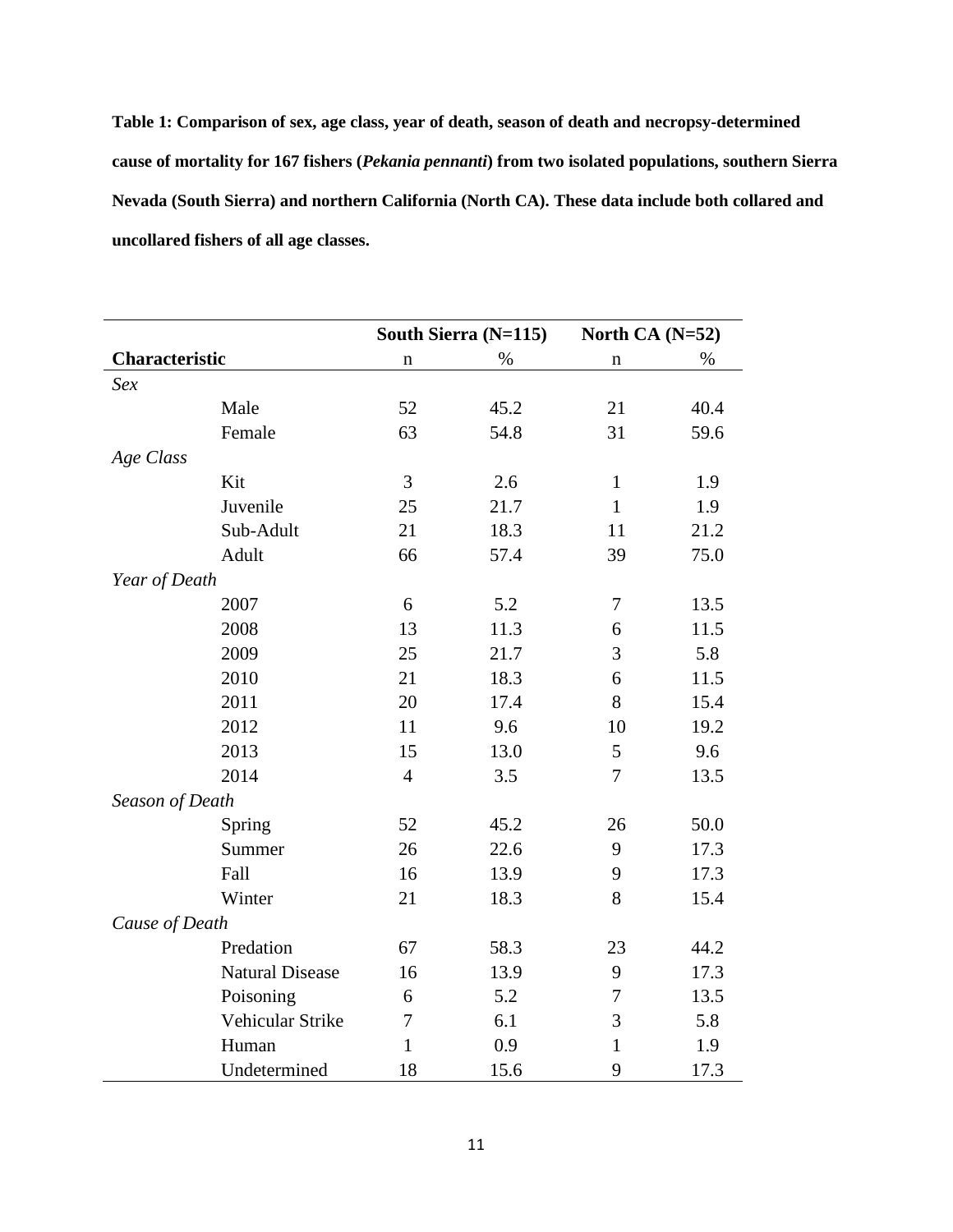**Figure 1: Contributions of each necropsy-determined cause of mortality confirmed by full necropsy and/ or forensic analysis over the seasons for California fisher (***Pekania pennanti***) populations in northern California and the southern Sierra Nevada. Data were combined from 2007 to 2014 (n=167).** 

#### **Necropsy-Determined Causes of Mortality**

Confirmation of mortalities was based on necropsy and forensic examination and grouped into six categories based on our results: predation, natural disease, poisoning, vehicular strike, human-caused (other than vehicular strike) and unknown. We excluded fishers that were opportunistically collected due to vehicle strike ( $n = 7$ ), kits recovered from dens ( $n = 4$ ), and necropsied fishers whose cause of mortality was undetermined ( $n = 27$ ) in order to more accurately represent the relative frequencies of different causes of mortality in the fisher populations. Of the 129 collared fishers for which cause of death was determined, predation was the highest contributing source of mortality (70%,  $n = 90$ ), followed by natural disease (16%,  $n =$ 21), poisoning (10%,  $n = 13$ ), vehicular strike (2%,  $n = 3$ ) and human-caused (2%,  $n = 2$ ) (Table 2, Fig 1).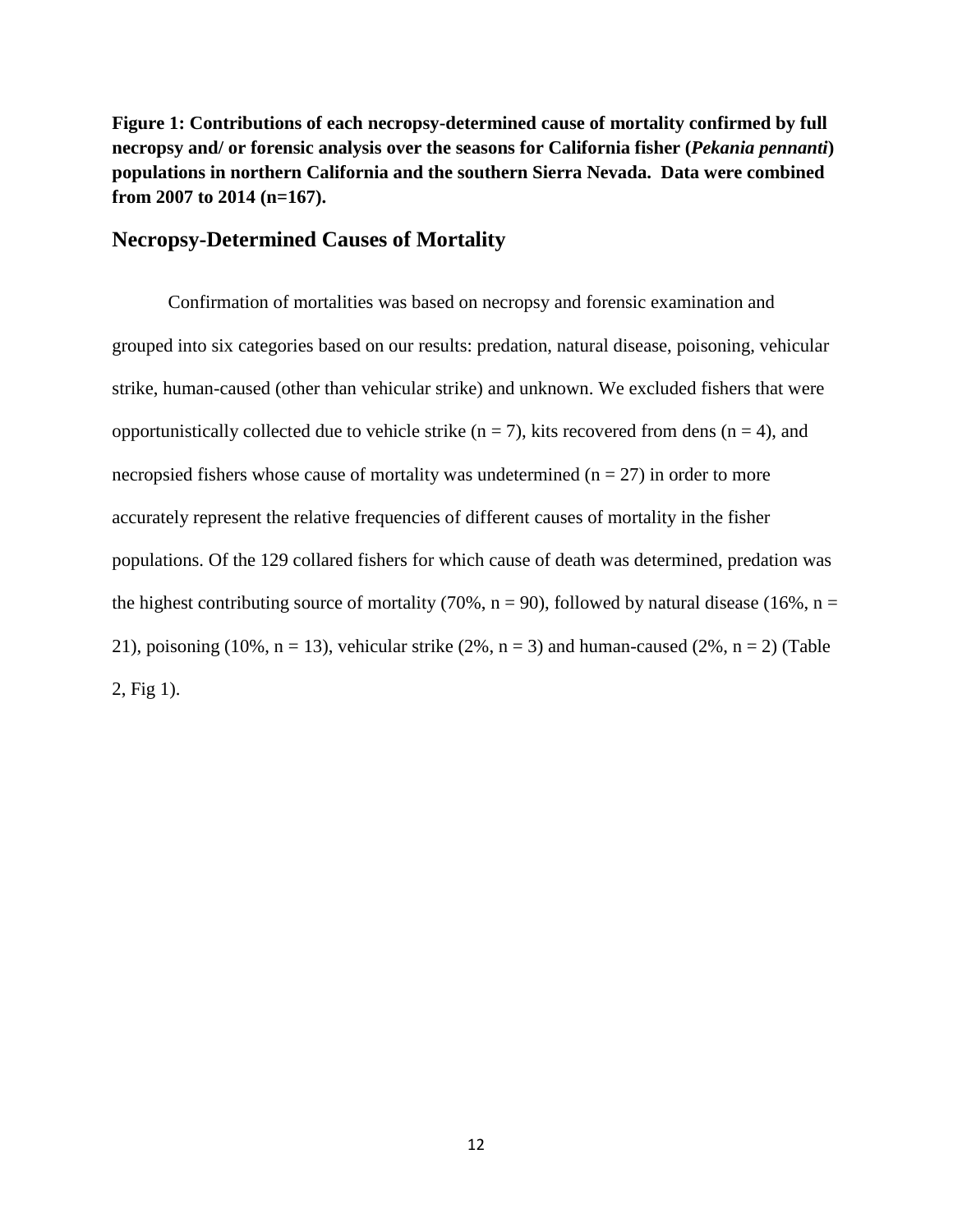**Table 2: Necropsy-determined cause-specific mortality frequencies for fishers (***Pekania pennanti***) by sex, age, year and season from fisher populations in northern California and southern Sierra Nevada. Data were combined from 2007 to 2014 (n=136). These data include 7 uncollared fishers discovered opportunistically dead due to vehicle strike so relative frequency of vehicle-related deaths may be overrepresented.**

|                |                    |                  | <b>Necropsy-determined Cause of Mortality</b> |                  |                  |                |                  |                  |                  |                        |  |  |  |
|----------------|--------------------|------------------|-----------------------------------------------|------------------|------------------|----------------|------------------|------------------|------------------|------------------------|--|--|--|
|                |                    | <b>Total</b>     |                                               | <b>Predation</b> |                  | <b>Disease</b> |                  | <b>Poisoning</b> |                  | <b>Vehicular/Human</b> |  |  |  |
| Characteristic |                    | $\mathbf n$      | $\mathbf n$                                   | $\%$             | $\mathbf n$      | $\%$           | $\mathbf n$      | $\%$             | $\mathbf n$      | $\%$                   |  |  |  |
| Population     |                    |                  |                                               |                  |                  |                |                  |                  |                  |                        |  |  |  |
|                | <b>North Coast</b> | 42               | 23                                            | 54%              | 8                | 19%            | $\boldsymbol{7}$ | 17%              | $\overline{4}$   | 10%                    |  |  |  |
|                | S. Sierra          | 94               | 67                                            | 71%              | 13               | 14%            | 6                | 6%               | 8                | 9%                     |  |  |  |
| Sex            |                    |                  |                                               |                  |                  |                |                  |                  |                  |                        |  |  |  |
|                | Female             | 78               | 59                                            | 76%              | 11               | 14%            | $\overline{2}$   | 3%               | 6                | 8%                     |  |  |  |
|                | Male               | 58               | 31                                            | 53%              | 10               | 17%            | 11               | 19%              | 6                | 10%                    |  |  |  |
| Age            |                    |                  |                                               |                  |                  |                |                  |                  |                  |                        |  |  |  |
|                | Juvenile           | 22               | 17                                            | 77%              | 3                | 14%            | $\mathbf{1}$     | 5%               | $\mathbf{1}$     | 5%                     |  |  |  |
|                | Sub-Adult          | 30               | 18                                            | 60%              | $\tau$           | 23%            | $\overline{2}$   | 7%               | 3                | 10%                    |  |  |  |
|                | Adult              | 84               | 55                                            | 65%              | 11               | 13%            | 10               | 12%              | 8                | 10%                    |  |  |  |
| Year           |                    |                  |                                               |                  |                  |                |                  |                  |                  |                        |  |  |  |
|                | 2007               | 12               | 8                                             | 67%              | 3                | 25%            | $\boldsymbol{0}$ | 0%               | $\mathbf{1}$     | 8%                     |  |  |  |
|                | 2008               | 17               | 9                                             | 53%              | $\mathfrak{2}$   | 12%            | $\mathbf{1}$     | 6%               | $\mathfrak s$    | 29%                    |  |  |  |
|                | 2009               | 25               | 12                                            | 48%              | 9                | 36%            | $\mathbf{1}$     | 4%               | 3                | 12%                    |  |  |  |
|                | 2010               | 19               | 15                                            | 79%              | $\boldsymbol{0}$ | 0%             | 3                | 16%              | $\mathbf{1}$     | 5%                     |  |  |  |
|                | 2011               | 22               | 19                                            | 86%              | $\mathfrak{2}$   | 9%             | $\boldsymbol{0}$ | 0%               | $\mathbf{1}$     | 5%                     |  |  |  |
|                | 2012               | 17               | 10                                            | 59%              | 3                | 18%            | 3                | 18%              | $\mathbf{1}$     | 6%                     |  |  |  |
|                | 2013               | 17               | 12                                            | 70%              | $\mathbf{1}$     | 6%             | $\overline{4}$   | 24%              | $\boldsymbol{0}$ | 0%                     |  |  |  |
|                | 2014               | $\boldsymbol{7}$ | 5                                             | 71%              | $\mathbf{1}$     | 14%            | $\mathbf{1}$     | 14%              | $\boldsymbol{0}$ | 0%                     |  |  |  |
| Season         |                    |                  |                                               |                  |                  |                |                  |                  |                  |                        |  |  |  |
|                | Spring             | 66               | 43                                            | 65%              | 9                | 14%            | 9                | 14%              | 5                | 8%                     |  |  |  |
|                | Summer             | 24               | 17                                            | 71%              | $\overline{4}$   | 17%            | $\boldsymbol{0}$ | 0%               | 3                | 13%                    |  |  |  |
|                | Fall               | 21               | 17                                            | 81%              | $\overline{2}$   | 10%            | $\mathbf{1}$     | 5%               | $\mathbf{1}$     | 5%                     |  |  |  |
|                | Winter             | 25               | 13                                            | 52%              | 6                | 24%            | 3                | 12%              | 3                | 12%                    |  |  |  |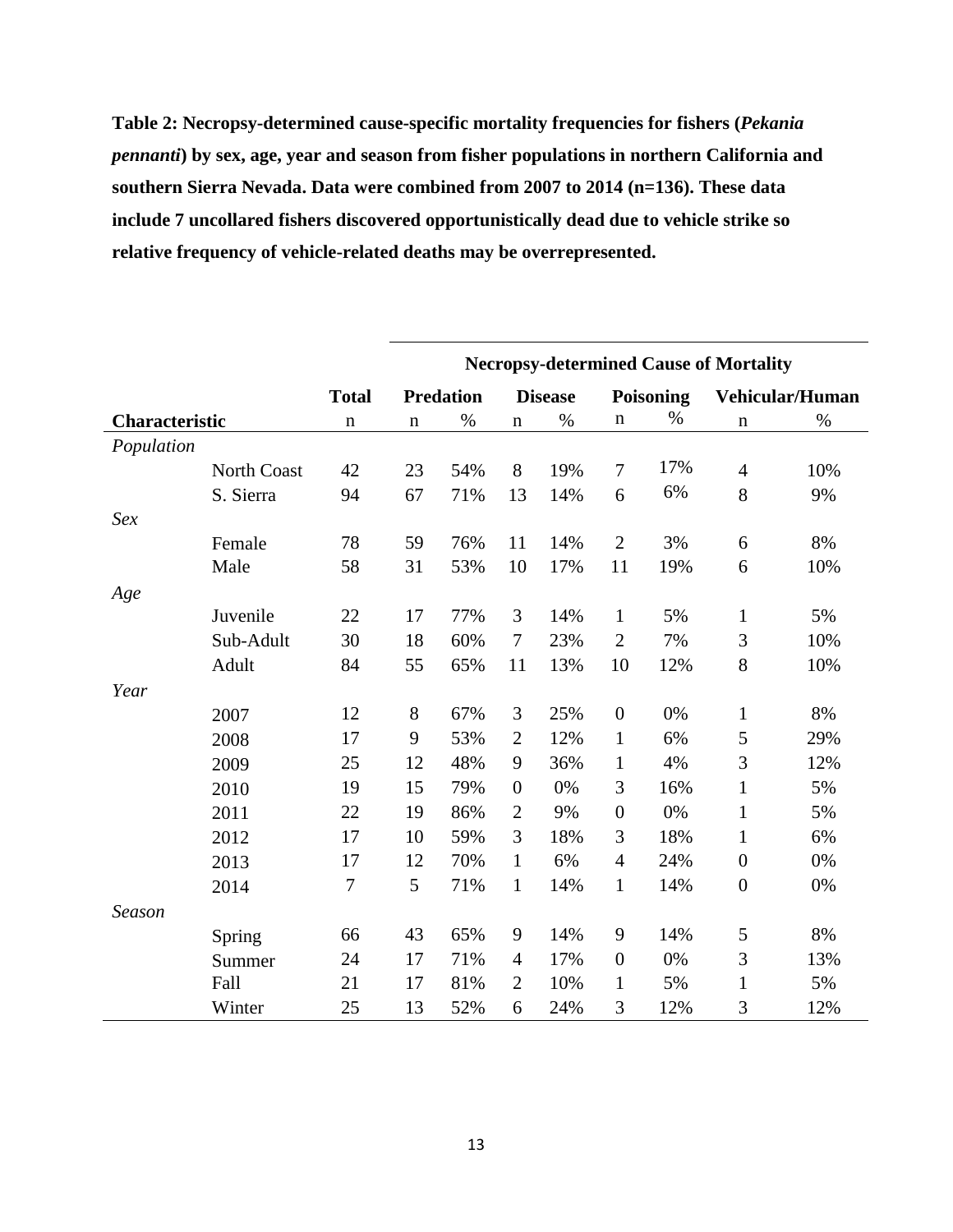#### **Predation**

Of the 90 fishers that died from predation, necropsy examination confirmed 58 predation events. The remaining 32 fishers had insufficient tissues for a full necropsy and were classified as predation events via molecular forensics and/ or ante-mortem hemorrhaging from wounds on remaining tissues. Specific predators of fishers could be determined for 67% (n=60) of all predation events based on molecular forensic evidence; eight more were identified only to family, specifically Felidae. Of predators identified, bobcats (*Lynx rufus*, n = 27: 40%), mountain lions (*Puma concolor*, n = 26: 38%), unidentified Felidae (n = 8: 12%), coyotes (*Canis latrans*, n = 4: 6%), and domestic dogs (*Canis lupus familiaris*, n = 2: 3%) were confirmed predators of fishers while a single fisher (1%) was killed by a rattlesnake (*Crotalus oreganus oreganus*).

#### **Natural Disease**

Of the 21 mortality events for collared fishers attributed to natural disease,  $48\%$  (n = 10) were attributed to bacterial infections, 28% ( $n = 6$ ) to emaciation, 14% ( $n = 3$ ) to viral infections, 5% (n = 1) to a protozoal infection and 5% (n = 1) to malignant neoplasia (cancer). Of the 10 bacterial infections, nine were associated with interstitial pneumonia or bronchopneumonia. Three of the four northern California mortalities due to bacterial infection had a concurrent, nematode parasitism of the lungs, which was not identified to genera. The nematode parasitism cases were associated with interstitial pneumonia with bacterial infiltrates, although this was not the proximate cause of mortality. Four of the six fisher mortalities due to bacterial infection in the southern Sierra Nevada had bacterial infiltrates associated with interstitial pneumonia, but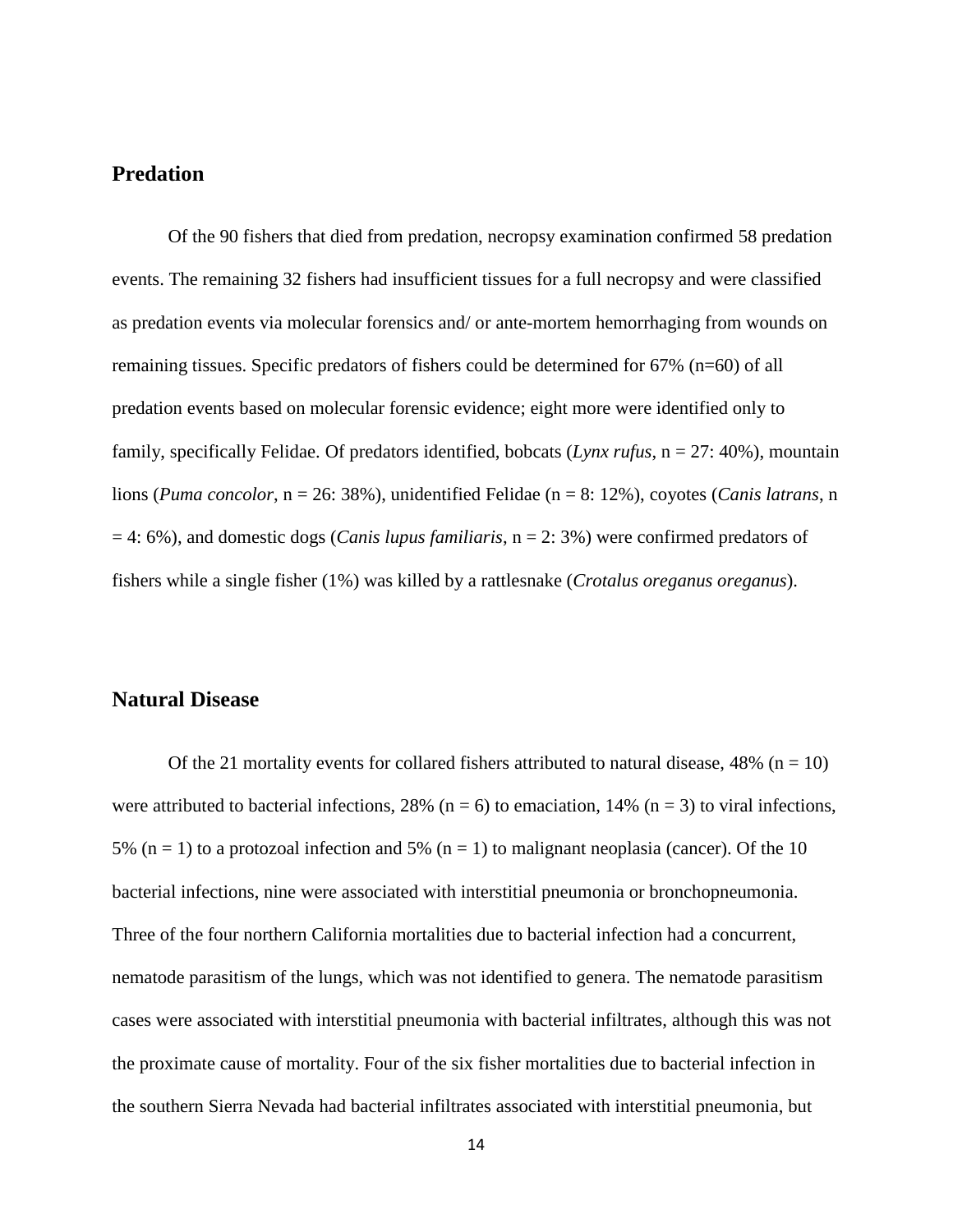contamination with mixed bacterial flora prevented identification. Two of these cases also involved an unknown lung nematode. The remaining two cases were septic with mixed bacterial flora, which may have resulted from cutaneous punctures with associated necrosis and bacterial infiltration consistent with predator bite wounds.

All six fishers that died due to starvation were severely emaciated with no pericardial, renal, mesentery or subcutaneous fat. All of these cases showed emaciation with no other detectable concurrent disease processes. For five of the six emaciation cases, the cause for emaciation was unknown. The remaining case was a female fisher with an acute complete fracture of the left mandible coupled with numerous canine, incisor and molar teeth fractures. The source of this acute trauma was unknown however predation, an illegal snare or vehicular strike, though presumptive, may have been the contributing cause due to the force required. In addition, two altricial kits were recovered from abandoned den sites and determined to have died of emaciation.

All three fishers that died of a viral etiology were infected with CDV as previously described [18]. We categorized one fisher as predation mortality that had a concurrent systemic CDV infection. The lesions caused by CDV were widespread and severe suggesting that they had a debilitating clinical effect, which facilitated the predation event. The mortality was hence classified as 'predation' rather than 'disease', though this fisher most likely would have succumbed to distemper due to the systemic infection. The sole mortality attributed to protozoal infection was due to a severe, non-suppurative, menigioencephalomyelitis caused by *T. gondii* as determined by immunohistochemistry. The only fisher that died from cancer had systemic lymphoma involving lymph nodes, liver and skin.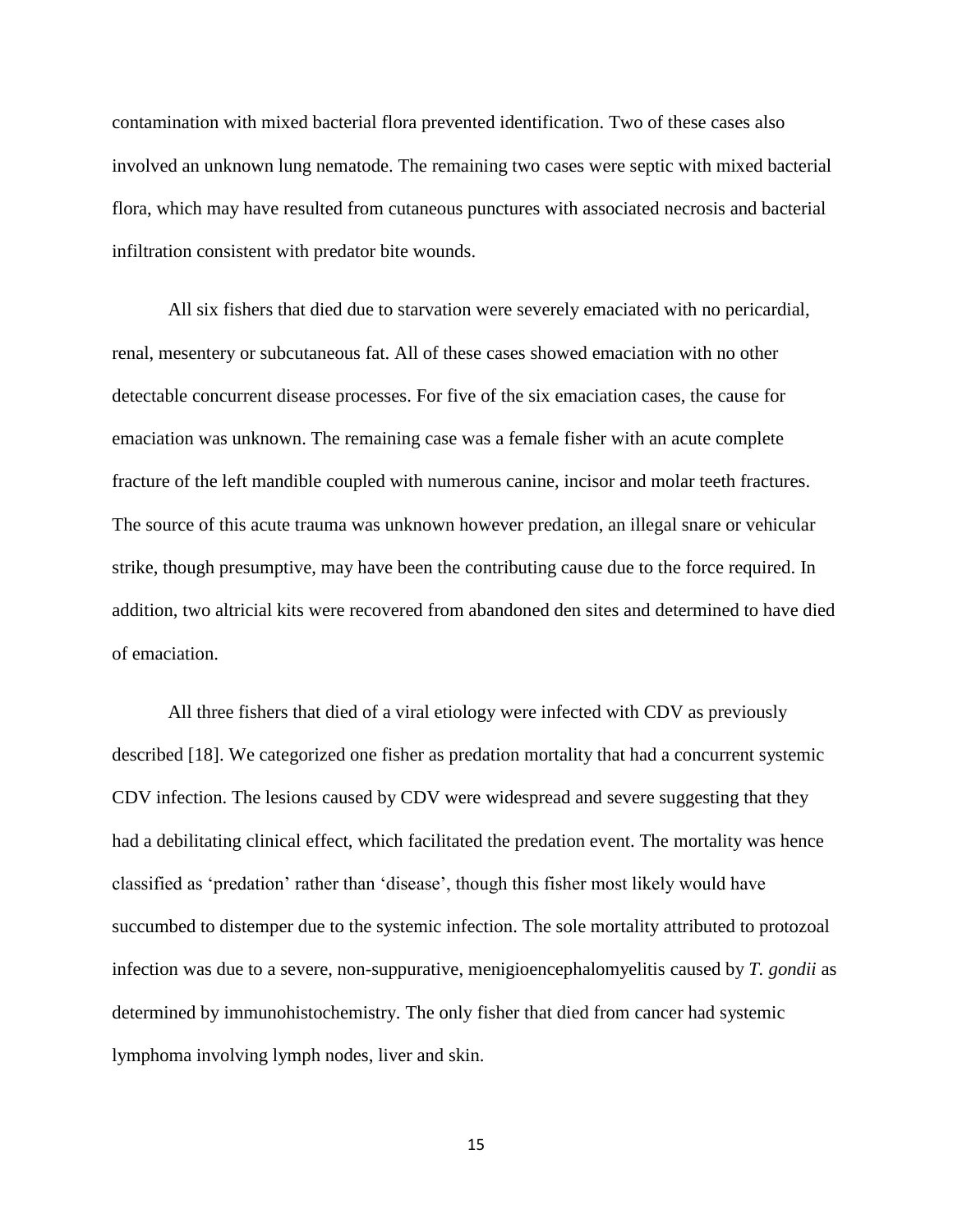## **Poisoning**

Thirteen fishers in the two populations died of toxicosis, all of which had trespass marijuana (*Cannabis sativa*) cultivation and associated toxicants within their home ranges. Anticoagulant rodenticides (ARs), which are toxicant compounds that inhibit the recycling of vitamin K1 leading to clotting and coagulation impairment, caused 11 fisher mortalities. In addition to detection of AR in these fishers' livers, they exhibited coagulopathy and significant hemorrhage. Exposure to ARs alone did not constitute an AR toxicosis case. In addition to ARs, cholecalciferol, another rodenticide which causes hypercalcemia and has been found at several cultivation sites in the northern California project, was assumed to be the contributing cause of death in one male fisher from northern California. This fisher had multifocal mineralization in the aorta, testes and renal medulla. All other causes of hypercalcemia such as chronic renal failure and hyperparathyroidism were ruled out and cholecalciferol rodenticides were discovered near this fisher's home range. The kidneys for this fisher were submitted for total vitamin  $D_3$ assay (a measure to detect Vitamin D toxicosis) along with another kidney from a fisher that exhibited no mineralization in any tissues (Heartland assays LLC, Ames, Iowa, USA). Results demonstrated a 7.4 fold difference of total vitamin  $D_3$  between the two samples (14.1 ng/g vs. 1.9) ng/g). Unfortunately, sample identifications during laboratory submission were not legible to lab staff, therefore correct assignment of results to the sample could not be completed with confidence. This fisher was also exposed to five different ARs, for a total of six different rodenticides it had consumed.

Another collared male fisher from northern California exhibited neurological signs including ataxia, lethargy and seizures before being euthanized (Permanent Video Link: https://www.youtube.com/watch?v=otognB4LdTY). This fisher was near an illegal marijuana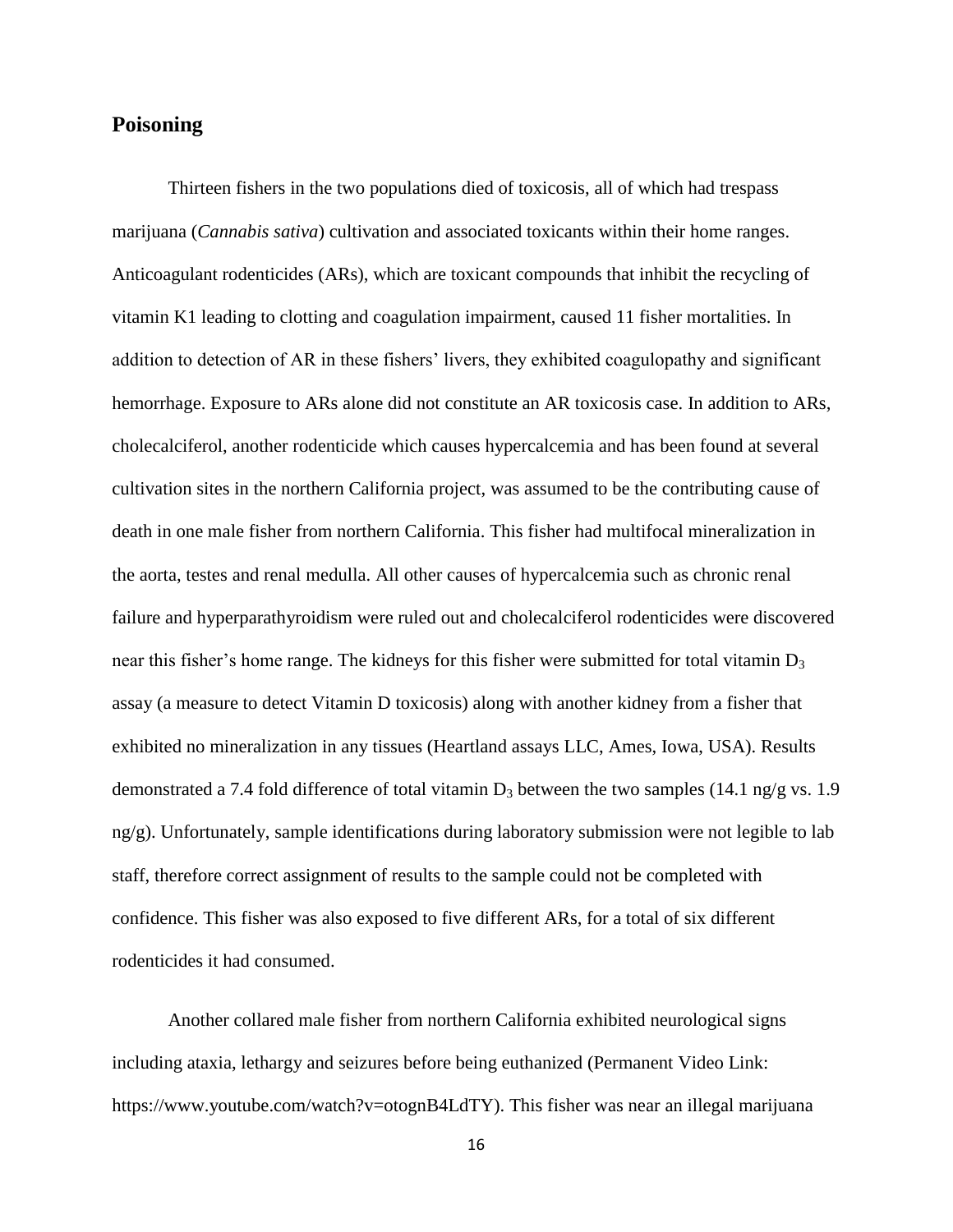cultivation site where bromethalin and carbamate insecticides, as well as numerous organophosphates, were found. However, no carbamates, organophosphates, illicit drugs, metaldehyde or bromethalin were detected in the stomach contents, liver, urine or kidney. In addition, we tested its bile for Anatoxin-a, but did not detect it in the sample. All other potential mechanisms for this fisher's clinical signs were ruled out leading this case to be classified as suspected toxicosis.

Seven of the toxicosis cases were from the northern California population while the remaining 6 were from the southern Sierras (Table 2). Annual fisher mortality attributed to rodenticides varied with an average of 1.86 toxicosis cases each year (2007:0, 2008:1, 2009:1, 2010:3, 2011:0, 2012:3, 2013:4, 2014:1). Nine of the 13 toxicosis cases occurred in spring (March-June: 69%), three in late winter (February: 23%) and one in fall (October: 8%). A total of 101 fishers had sufficient liver tissue to test for anticoagulant rodenticide exposure. Of these fishers, 86 (85%) were exposed to one or more ARs and had an average of 1.73 different AR compounds (range: 1-5, SD:0.91).

#### **Vehicle Strikes**

All 10 fishers killed by vehicular strike were discovered on paved road systems with various speed limits for vehicles. Seven of these were uncollared and opportunistically collected, whereas three road killed fishers from the southern Sierra Nevada population had been radiocollared. Two additional fisher mortalities from the southern Sierras were originally suspected to be vehicular strikes due to the carcasses being discovered near or on a roadway but had no evidence of blunt force trauma, macerated muscles, comminuted fractures, torn viscera or ruptured blood vessels, all of which were observed in all of the 10 confirmed vehicular strike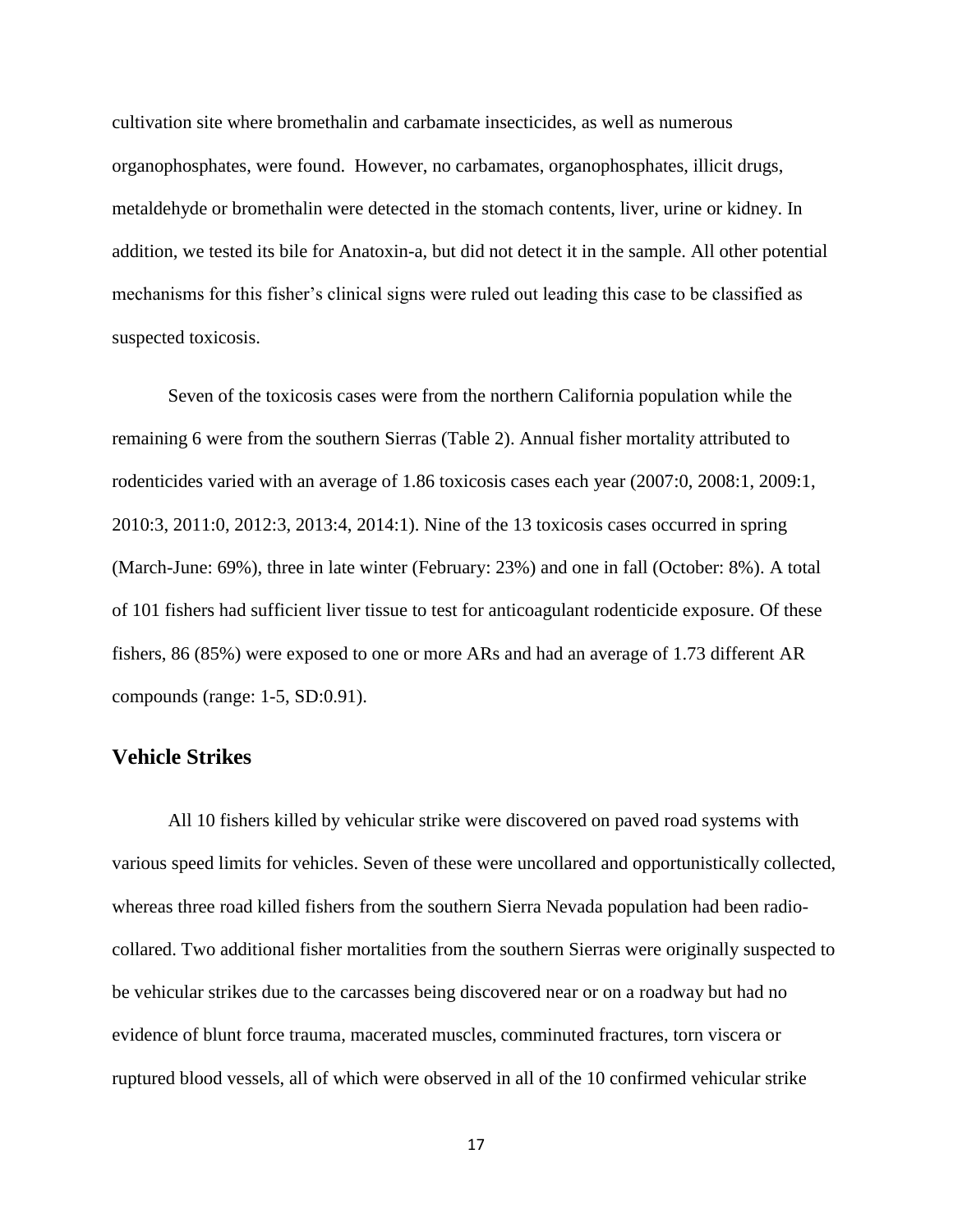cases. These fishers were finally ruled as AR poisoning due to the significant pleural and abdominal cavity hemorrhaging, in addition to several ARs detected in tissues.

### **Anthropogenic Causes**

The two cases of human-caused mortalities were due to entrapment in man-made structures. A radio-collared female adult fisher at HVRFP died of dehydration when she was caught in a live trap that was inadvertently left operational between trapping sessions. The maximum duration over which the fisher could have been left in the live trap was five days. The second fisher was an uncollared, sub-adult male that was discovered in an air quality sampling tube at the KRFP study. This fisher's tissues were too autolyzed to perform a necropsy. A third fisher from the southern Sierras was initially suspected to have died from negative reaction from recalled ketamine. However upon necropsy, it was determined that this fisher was infected with CDV exhibiting clinical signs of disease but respiratory depression from anesthesia was the proximate factor which expedited inevitable death due to CDV infection [18].

### **Field-based vs. Necropsy-confirmed Causes of Mortality**

Of the 136 fisher carcasses for which cause of mortality was identified, field biologists reported cause of mortality as predation for 66% (n =90) of fisher deaths, "unknown" for 12% (n  $= 16$ ), disease for 8% (n = 11), vehicular strike for 9% (n = 12), other human-caused for 4% (n = 6) and drowning for 1% ( $n = 1$ ) (Table 3). Three suspected human-caused mortalities were subclassified as "delayed negative anesthesia-reaction" and one was classified as a "VHF collar hanging". The kappa statistic for test agreement between biologist-determined cause of death and necropsy-confirmed cause of death was 0.5669, showing only moderate agreement. In contrast to the field-based suspected causes, pathological investigation indicated no mortalities were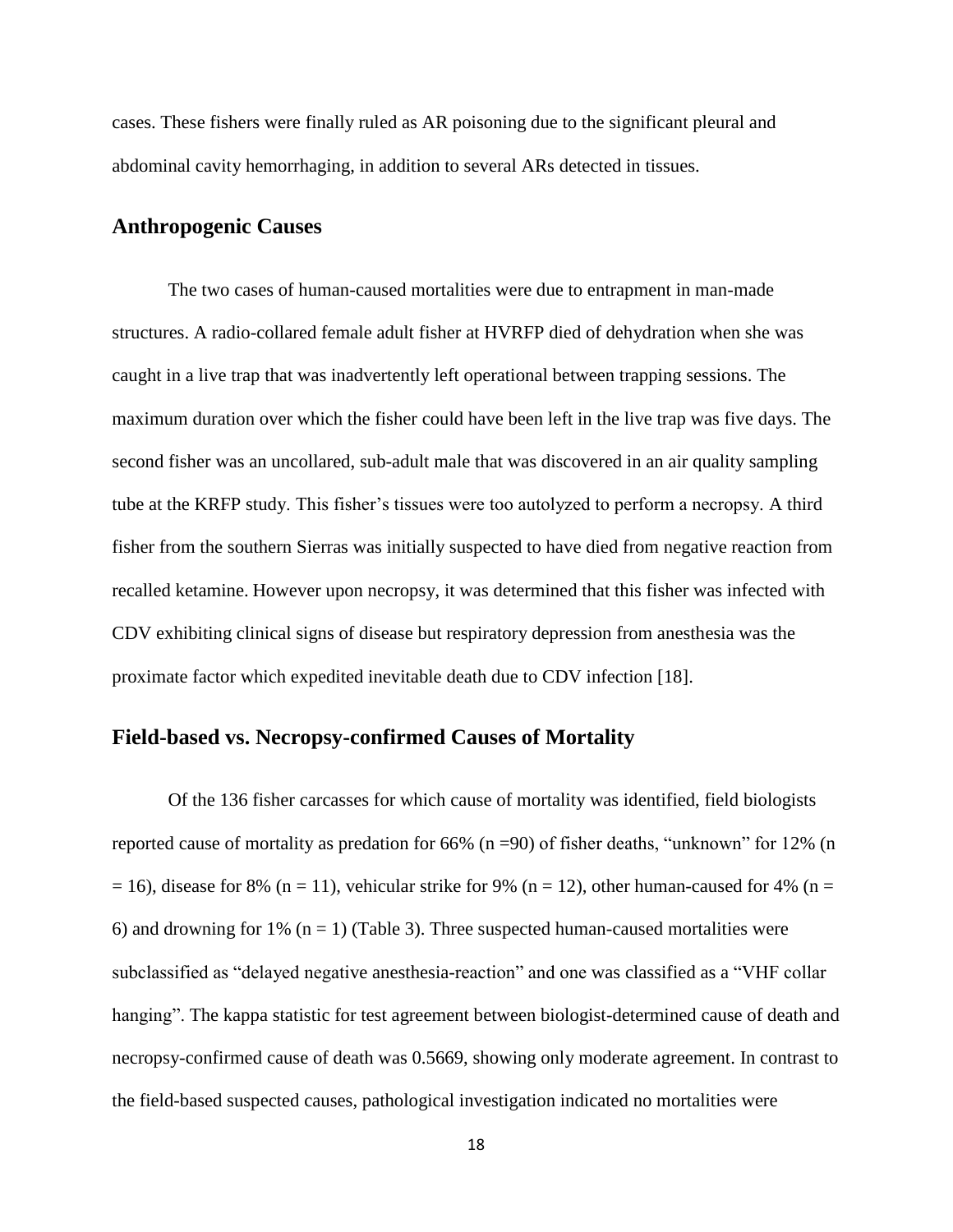attributed to drowning, collar strangulation, or negative reactions to anesthesia. All of these mortalities were caused by disease. Disease was the mortality cause most underestimated by field biologists, while predation and vehicular strike were overestimated (Table 3).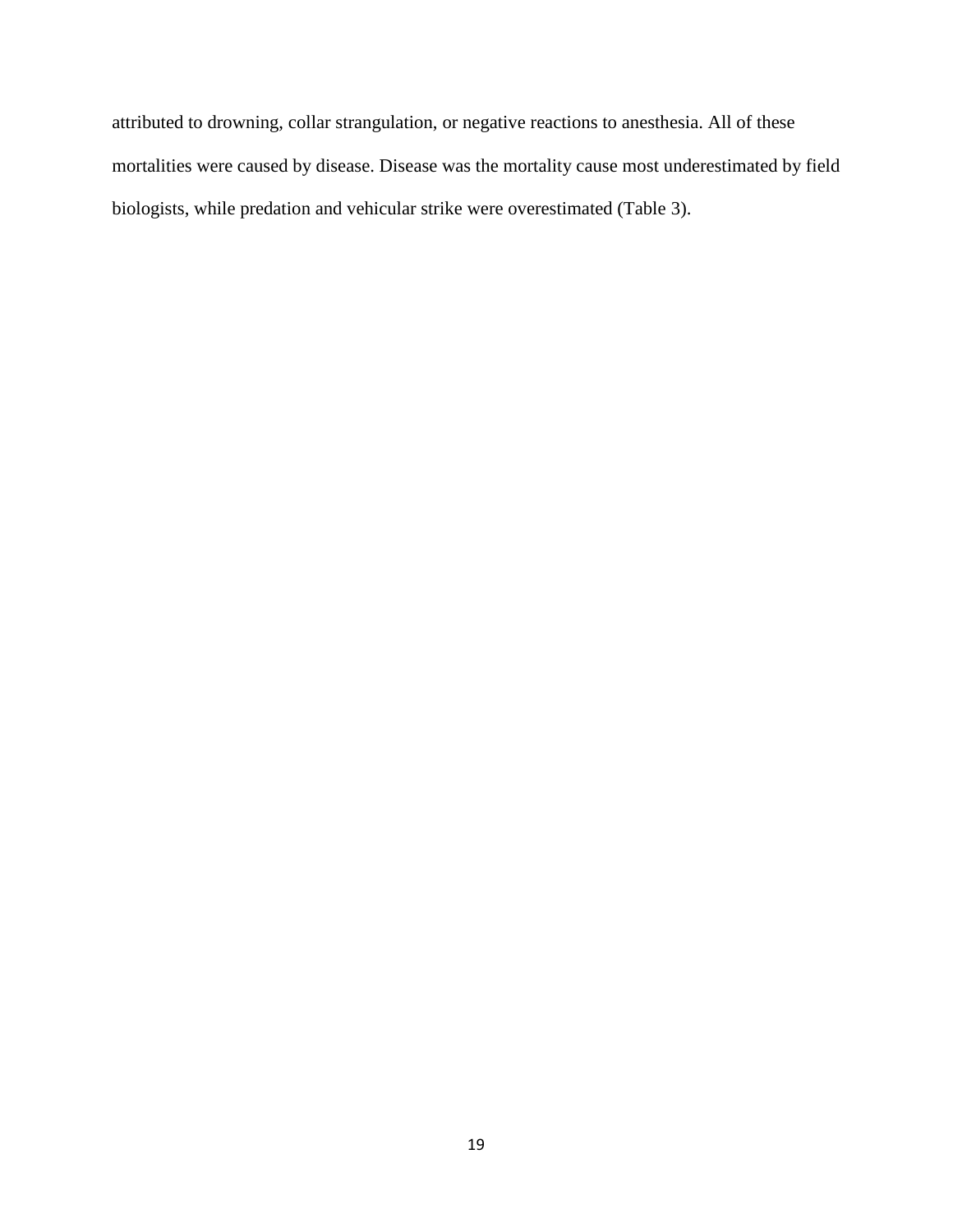**Table 3: Field-based causes of mortality determined by field evidence alone and necropsy determined causes of mortality for fishers (***Pekania pennanti***) within the two isolated populations, northern California and southern Sierra Nevada. Data were combined from 2007 to 2012 (n=136).** 

|                              | <b>Necropsy Determined Causes of Mortality</b> |         |           |       |           |          |         |       |  |  |  |  |  |  |
|------------------------------|------------------------------------------------|---------|-----------|-------|-----------|----------|---------|-------|--|--|--|--|--|--|
| <b>Field-based Suspected</b> |                                                |         |           |       |           |          |         |       |  |  |  |  |  |  |
| <b>Cause of Mortality</b>    | Predation                                      | Disease | Poisoning | Human | Vehicular | Drowning | Unknown | Total |  |  |  |  |  |  |
| Predation                    | 86                                             | 3       |           |       | U         |          |         | 90    |  |  |  |  |  |  |
| Disease                      | 0                                              | 4       |           |       | O         | 0        |         |       |  |  |  |  |  |  |
| Poisoning                    |                                                | 0       |           | 0     | 0         | 0        |         |       |  |  |  |  |  |  |
| Human                        |                                                | 4       |           |       | $\theta$  | 0        |         |       |  |  |  |  |  |  |
| Vehicular                    |                                                | 0       |           |       | 10        | $\theta$ |         | 12    |  |  |  |  |  |  |
| Drowning                     |                                                |         |           |       | $\theta$  |          |         |       |  |  |  |  |  |  |
| Unknown                      |                                                | 9       |           |       | U         | $^{(1)}$ |         | 16    |  |  |  |  |  |  |
| Total                        | 90                                             | 21      | 13        |       | 10        |          |         | 136   |  |  |  |  |  |  |

Kappa=0.5669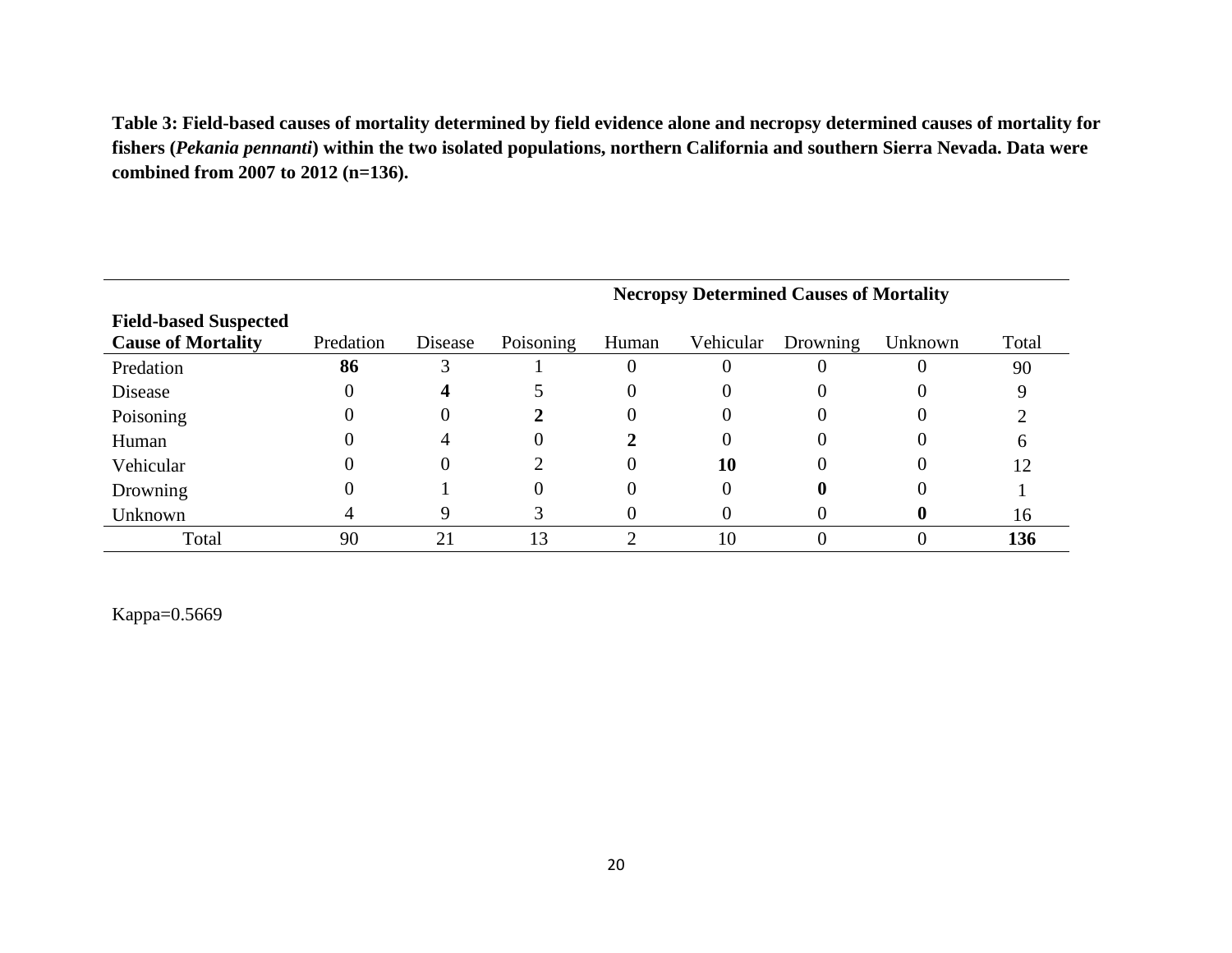### **Multinomial Logistic Regression**

The final fitted multinomial logistic regression model assessing the association of demographic data with cause of mortality identified sex and population as significant independent predictors of the cause of mortality (Table 4). No other variables were significant. In the comparison of poisoning vs. other causes of mortality, sex was the most significant predictor affecting cause of mortality (Table 5). Compared to females, males were approximately 7 times more likely to die of poisoning than natural disease (OR =  $6.9$ ,  $95\%$  CI: 1.19-40.18, p = 0.0313) and 13 times more likely to die of poisoning than predation ( $OR = 13.04$ , 95% CI: 2.59-65.69, p  $= 0.0019$ ). Fishers from the northern California population were almost 5 times more likely than southern Sierra fishers to die of rodenticide than predation (odds ratio = 0.21, 95% CI: 0.06-0.77,  $p = 0.018$ .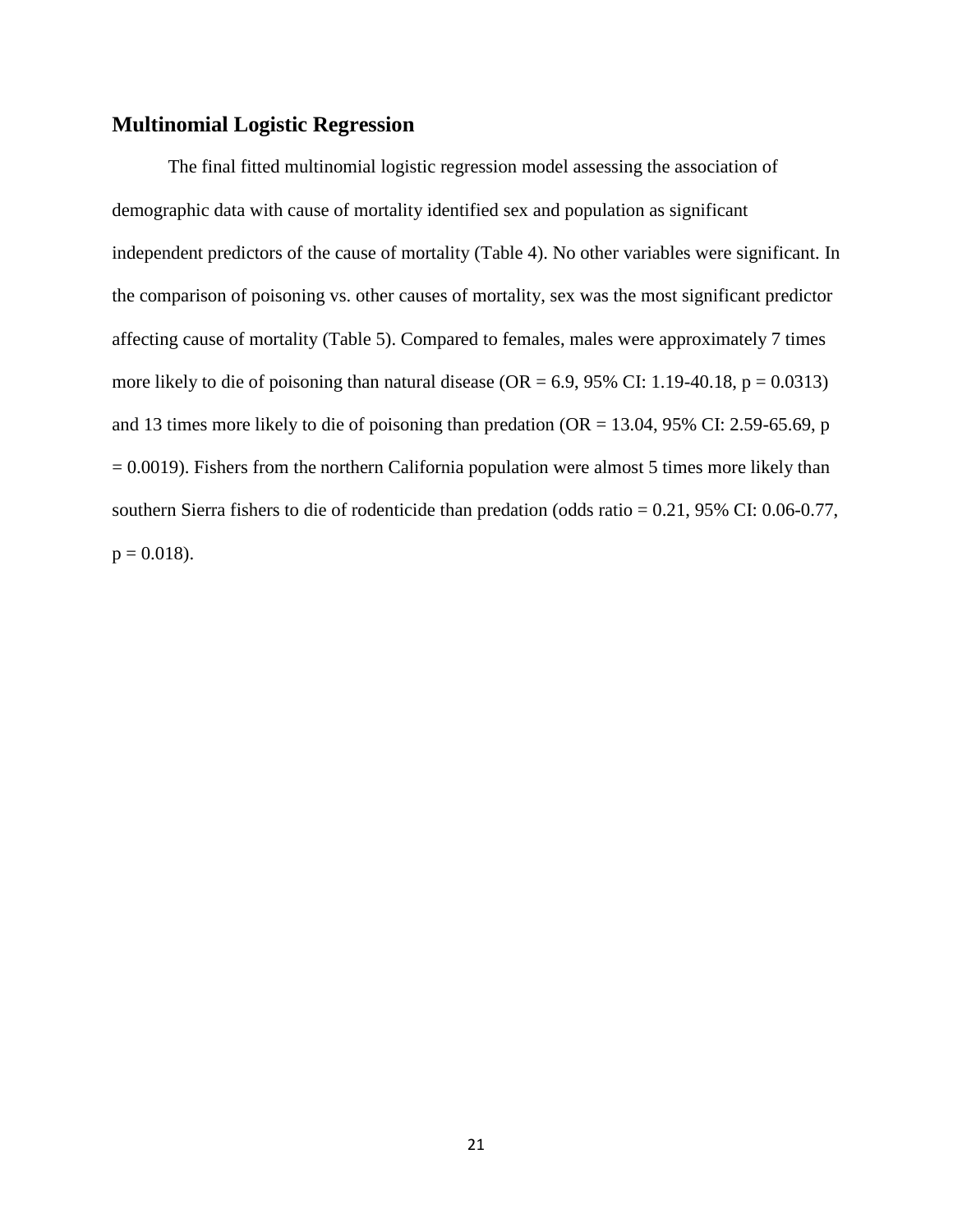**Table 4. Performance statistics of three top models of demographic factors relating to ultimate cause of mortality for 136 fishers (***Pekania pennanti***) within the two isolated populations, northern California and southern Sierra Nevada. The two factors in the final model were SEX (sex of the fisher) and POPN (population of fisher).**

| Model        | Log-likelihood<br>K |            | AICc    | $\triangle AICc$ | $W_i$ |
|--------------|---------------------|------------|---------|------------------|-------|
| <b>SEX</b>   | 6                   | $-129.634$ | 271.919 | 0.000            | 0.523 |
| $SEX + POPN$ | 9                   | $-126.433$ | 272.294 | 0.375            | 0.433 |
| <b>NULL</b>  | 3                   | $-136.040$ | 278.262 | 6.343            | 0.022 |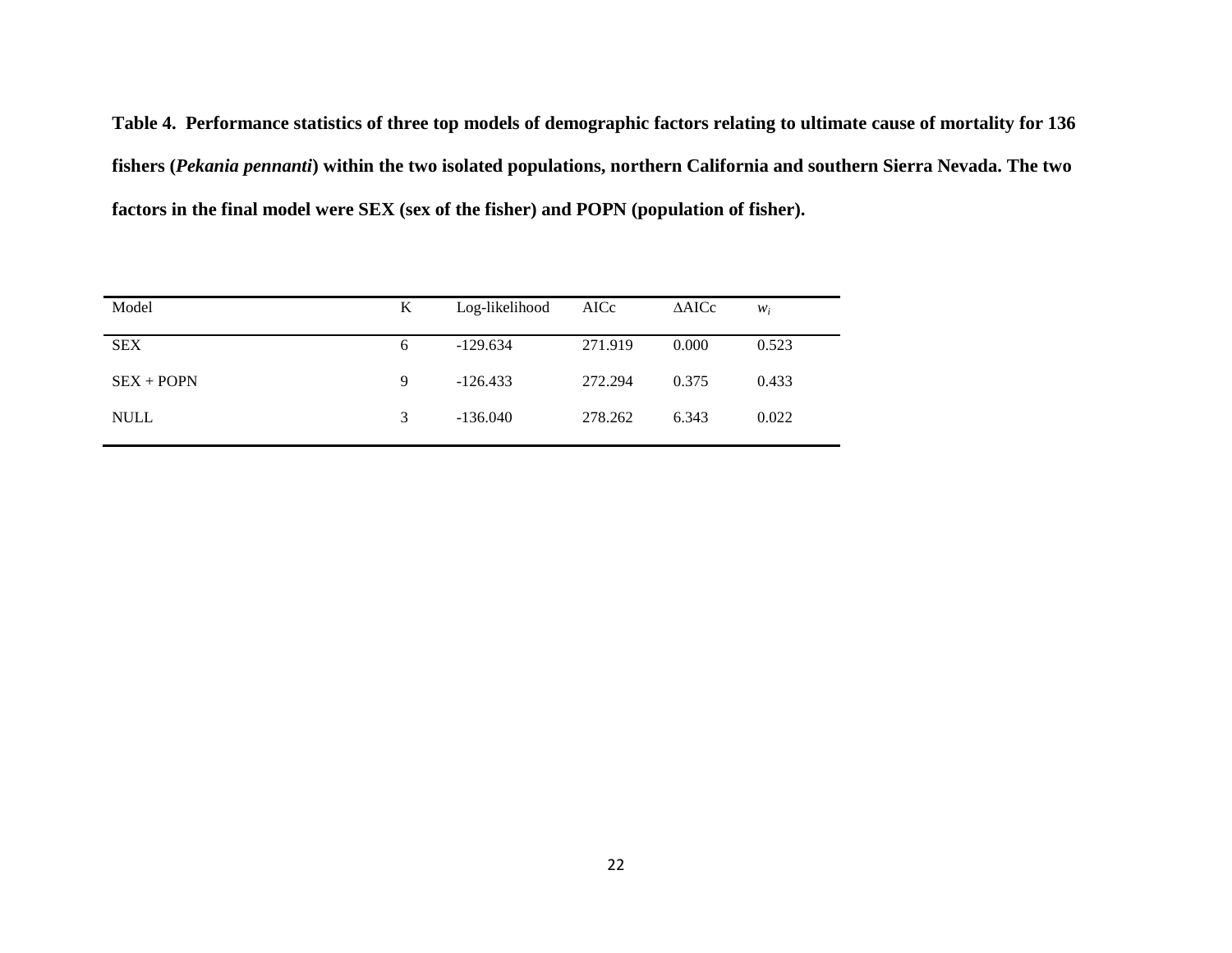# **Table 5: Results of a multinomial logistic regression in the final model indicating the effects of fisher (***Pekania pennanti***) sex and population on likelihood of mortality from a specific cause. Significant variables in the model are bolded.**

|            |                       | Rodenticide vs. Disease |       |           |           |           |         |         | Rodenticide vs. Human-caused |           |           |           |         | Rodenticide vs. Predation |       |           |           |           |         |
|------------|-----------------------|-------------------------|-------|-----------|-----------|-----------|---------|---------|------------------------------|-----------|-----------|-----------|---------|---------------------------|-------|-----------|-----------|-----------|---------|
|            |                       |                         |       | Odds      | 95%CI     | 95%CI     |         |         |                              | Odds      | 95%CI     | 95%CI     |         |                           |       | Odds      | 95%CI     | 95%CI     |         |
|            | Characteristic        | Coeff                   | SЕ    | Ratio     | Lower     | Upper     | p-value | Coeff   | <b>SE</b>                    | Ratio     | Lower     | Upper     | p-value | Coeff                     | SE    | Ratio     | Lower     | Upper     | p-value |
| Intercept  |                       | $-1.31$                 | 0.83  | <b>NA</b> | <b>NA</b> | <b>NA</b> | 0.113   | $-0.60$ | 0.916                        | <b>NA</b> | <b>NA</b> | <b>NA</b> | 0.516   | $-2.57$                   | 0.764 | <b>NA</b> | <b>NA</b> | <b>NA</b> | 0.0008  |
| Population | NC.<br>(reference)    |                         |       |           |           |           |         |         |                              |           |           |           |         |                           |       |           |           |           |         |
|            | SS                    | $-0.883$                | 0.743 | 0.414     | 0.10      | 1.77      | 0.234   | $-1.08$ | 0.852                        | 0.34      | 0.06      | 1.8       | 0.205   | $-1.56$                   | 0.659 | 0.21      | 0.06      | 0.77      | 0.018   |
| Sex        | Female<br>(reference) |                         |       |           |           |           |         |         |                              |           |           |           |         |                           |       |           |           |           |         |
|            | Male                  | 1.933                   | 0.898 | 6.912     | 1.19      | 40.18     | 0.031   | 1.87    | 0.978                        | 6.46      | 0.95      | 43.89     | 0.564   | 2.57                      | 0.825 | 13.04     | 2.59      | 65.69     | 0.002   |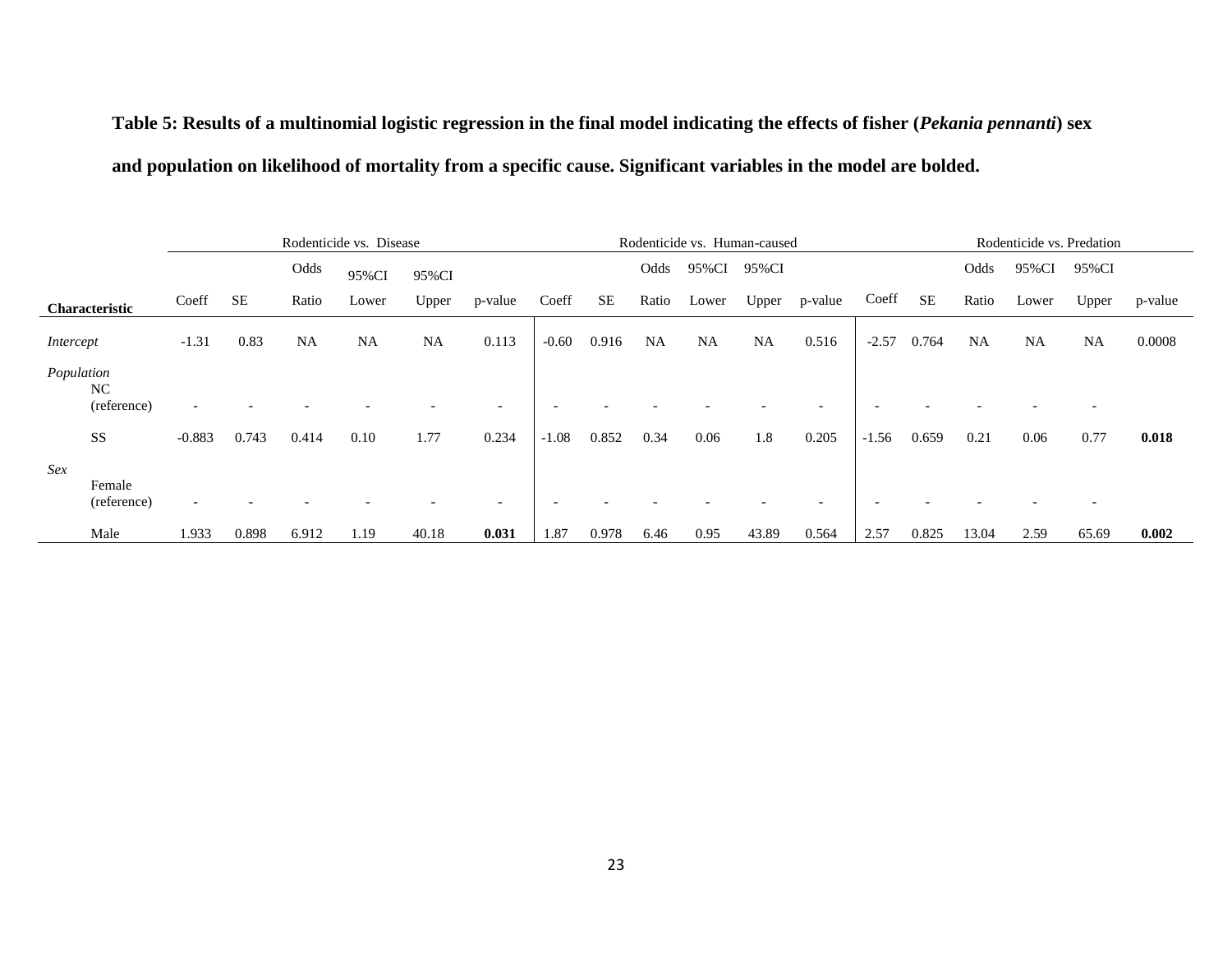The multinomial logistic regression model assessing the association between anticoagulant rodenticide or pathogenic exposure factors and causes of mortality indicated that the number of individual AR compounds to which a fisher was exposed was associated with cause of mortality (Table 6). For every additional AR type to which a fisher was exposed, its likelihood of dying of poisoning vs. disease increased almost 3-fold (OR = 2.75, 95% CI: 1.25-6.07,  $p = 0.0122$ ) and of dying of poisoning versus predation increased approximately by 2.5  $(OR = 2.56, 95\% \text{ CI: } 1.25 - 5.25, p = 0.0105)$  (Table 7). Fishers were almost 4 times as likely to die of poisoning vs. human-caused with each additional AR type to which they were exposed  $(OR = 3.75, 95\% \text{ CI: } 1.29 - 10.86, p = 0.0150)$ . Exposure to the three pathogens was not a significant predictor of causes of mortality.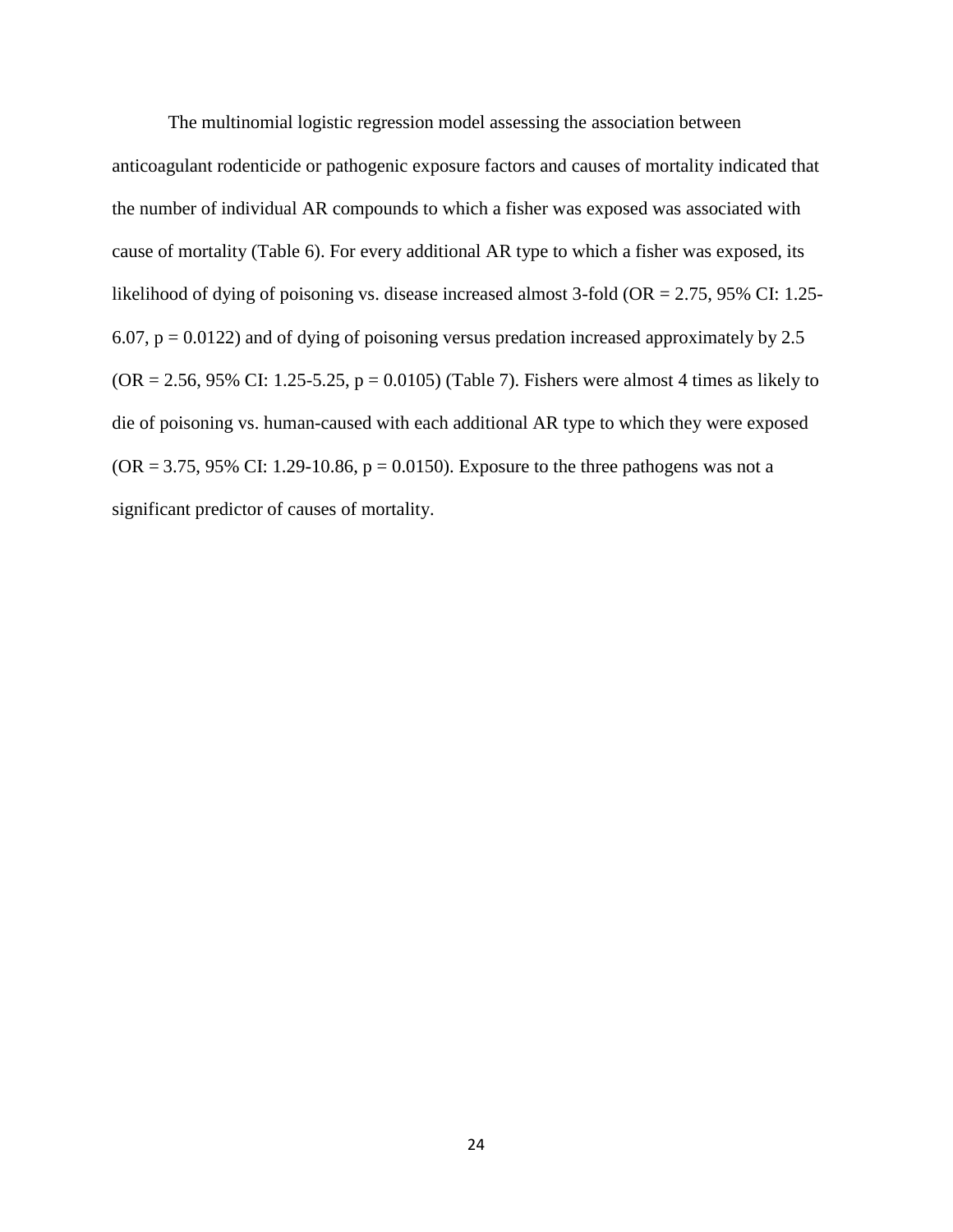**Table 6. Performance statistics of three top models of pathogen and toxicant exposure factors relating to ultimate cause of mortality for 67 fishers (***Pekania pennanti***) within the two isolated populations, northern California and southern Sierra Nevada. The one factor in the final model was ARNUM (number of different types of anticoagulant rodenticides to which the fisher was exposed). TOXO\_high refers to exposure to** *T. gondii* **using the isotype IgM.**

| Model                 | K | Log-likelihood | AICc    | $\triangle$ AICc | $W_i$ |
|-----------------------|---|----------------|---------|------------------|-------|
| <b>ARNUM</b>          | 6 | -76.628        | 170.656 | 0.000            | 0.606 |
| $TOXO_{high} + ARNUM$ | 9 | $-76.491$      | 174.141 | 3.485            | 0.106 |
| <b>NULL</b>           | 3 | $-84.073$      | 174.527 | 3.871            | 0.088 |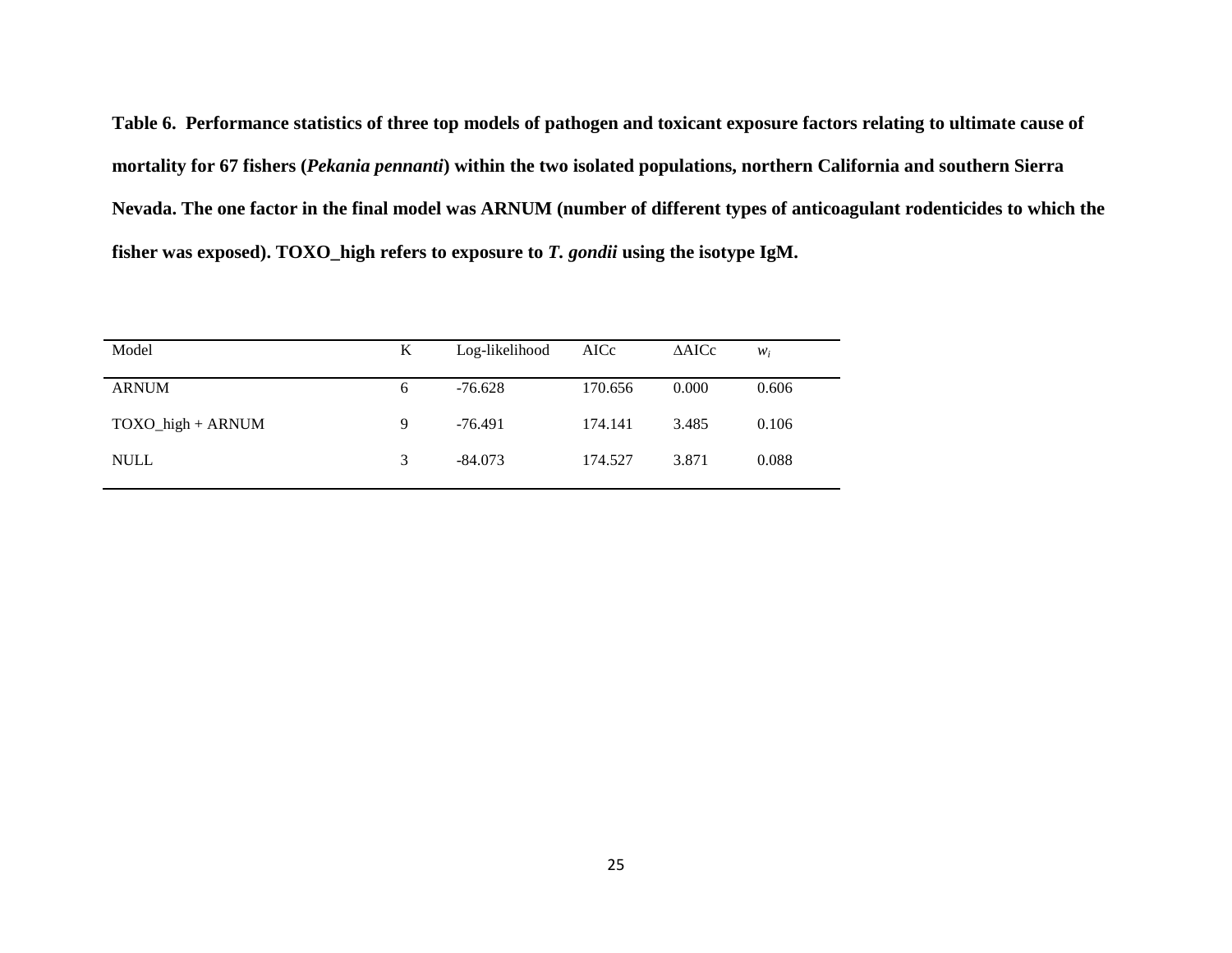**Table 7: Results of a multinomial logistic regression in the final model indicating the effects of the number of different types of anticoagulant rodenticides (AR) a fisher (***Pekania pennanti***) was exposed to on likelihood of mortality from a specific cause. Significant variables in the model are bolded.**

|                       | Rodenticide vs. Disease |       |       |       |       |         | Rodenticide vs. Human-caused |       |       |       |       |         |         |       | Rodenticide vs. Predation |       |       |         |  |
|-----------------------|-------------------------|-------|-------|-------|-------|---------|------------------------------|-------|-------|-------|-------|---------|---------|-------|---------------------------|-------|-------|---------|--|
|                       |                         |       | Odds  | 95%CI | 95%CI |         |                              |       | Odds  | 95%CI | 95%CI |         |         |       | Odds                      | 95%CI | 95%CI |         |  |
| <b>Characteristic</b> | Coeff                   | SЕ    | Ratio | Lower | Upper | p-value | Coeff                        | SЕ    | Ratio | Lower | Upper | p-value | Coeff   | SE    | Ratio                     | Lower | Upper | p-value |  |
| Intercept             | $-2.59$                 | 0.92  | NA    | NA    | NA    | 0.005   | $-2.11$                      | .033  | NA    | NA    | NA    | 0.041   | $-2.94$ | 0.882 | NA                        | NA    | NA    | 0.0008  |  |
| AR Number             | 1.01                    | 0.404 | 2.75  | 1.25  | 6.07  | 0.012   | 1.32                         | 0.543 | 3.75  | 1.29  | 10.86 | 0.015   | 0.94    | 0.367 | 2.56                      | 1.25  | 5.25  | 0.011   |  |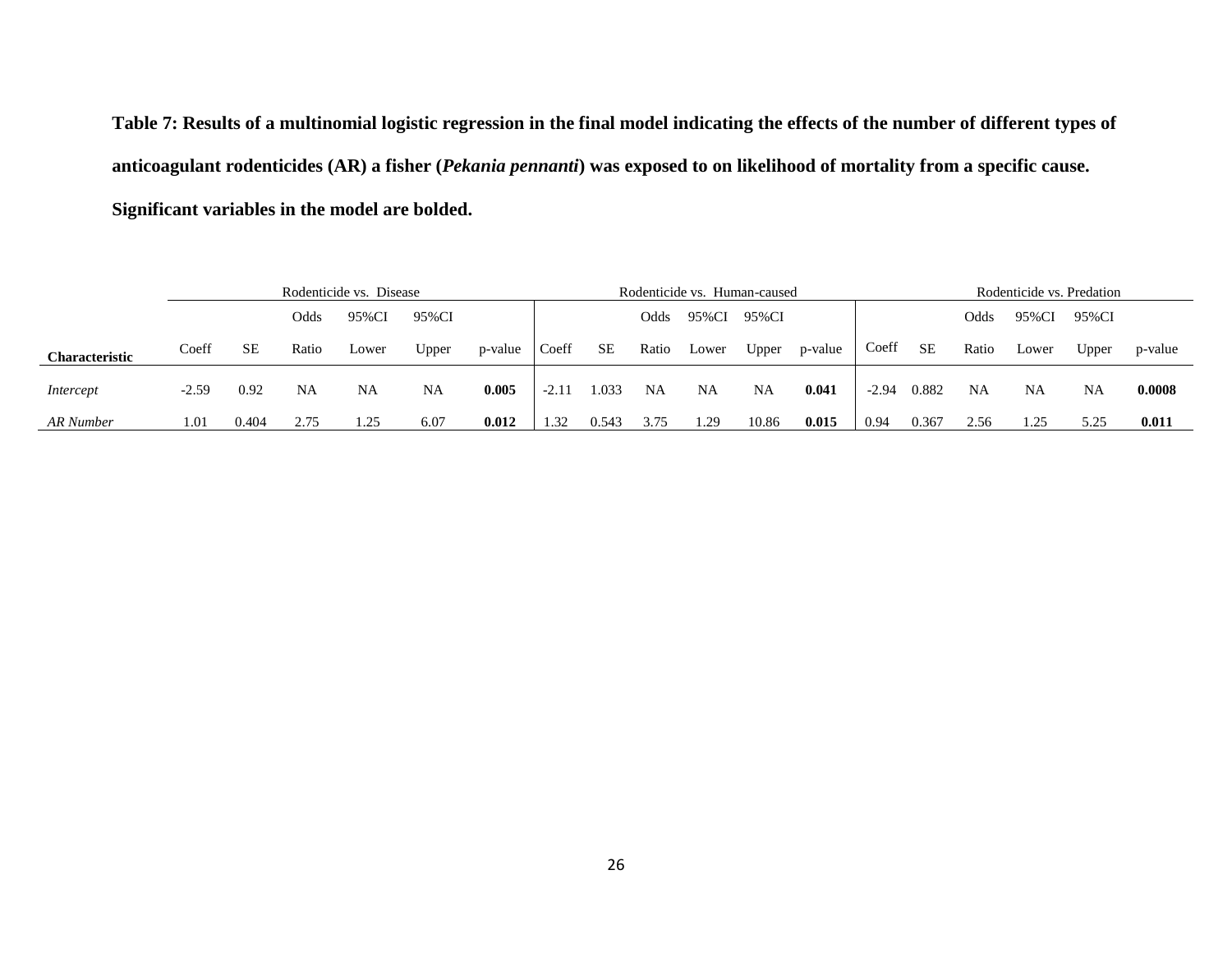# **Discussion**

This study is the first to thoroughly describe necropsy-confirmed, cause-specific mortality of fishers in the West Coast DPS and our findings provide baseline information on the mortality factors potentially limiting fisher populations in other portions of this DPS [8, 35, 36, 37]. The most significant findings of our study were the relative importance of predation and poisoning as mortality factors and the apparent increase of pesticide poisoning frequency in a short span of time. Importantly, our finding that AR poisoning was a more likely cause of death than predation in the northern California population versus the southern Sierra Nevada signifies regional heterogeneity in anthropogenic influences in forest landscapes. Besides differences in likelihood of AR poisoning, we found little heterogeneity in most causes of mortality between the two study populations or among years supporting their generality in California fisher populations. This finding likely reflects similarities in habitat, prey utilization, and predator communities throughout the range of fishers in California [2, 3, 38]. A secondary finding was that field assessment of cause of death significantly underestimated the frequency of natural disease-related mortalities.

Our results confirmed earlier findings that predation was a significant mortality factor affecting fishers in California, causing the majority of all fisher deaths [19, 26, 35]. The addition of 28 new predation cases for this study did not change the frequencies of predation events by particular predator species for fishers from both populations determined in an earlier study [35]. Older studies suggested that predation was an insignificant mortality factor, thought primarily to affect vulnerable or reintroduced individuals [2, 13, 39]. In our study, females more frequently died from predation (relative to other causes) than males, possibly attributable to the smaller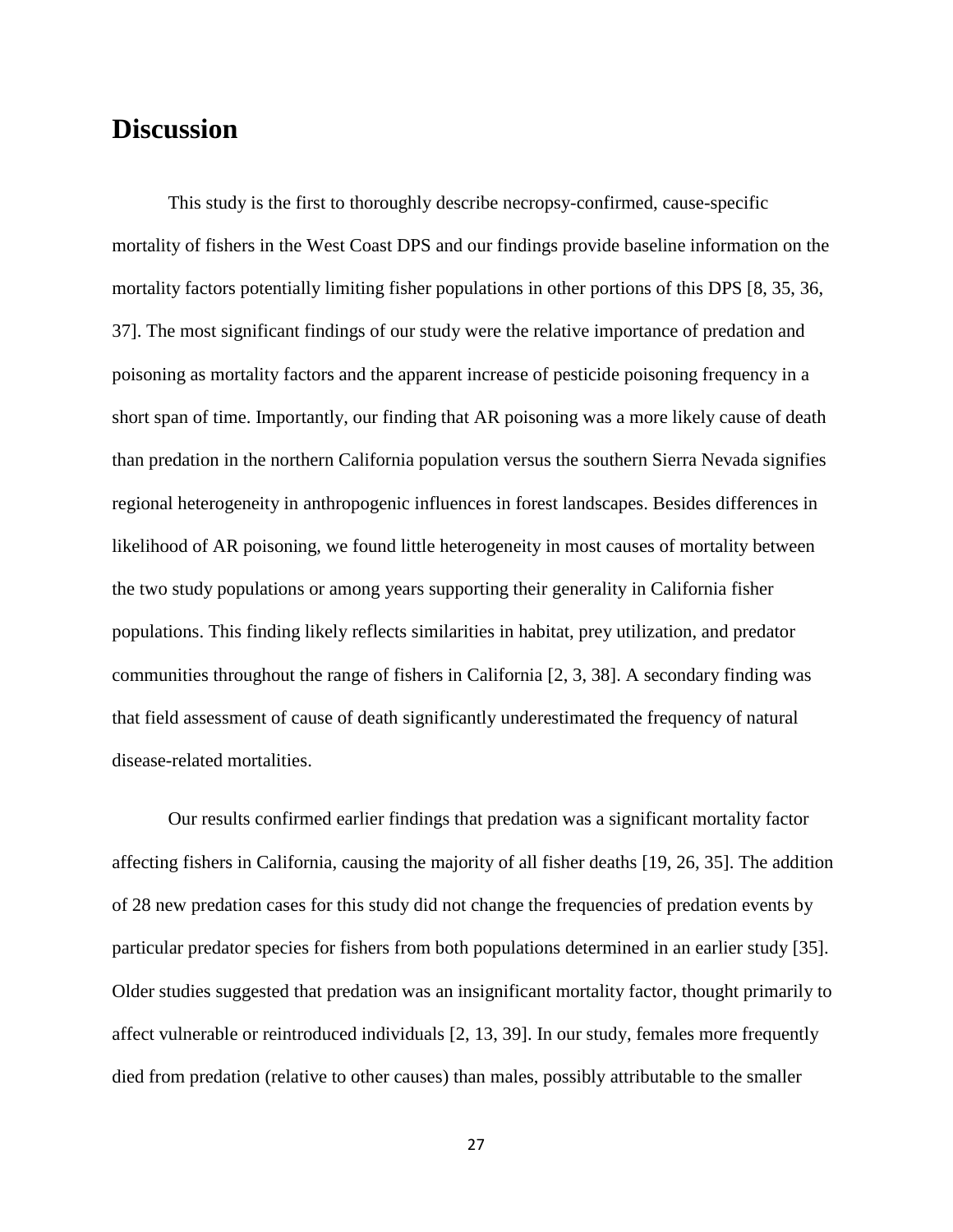mass of females. Female fishers on average were half to two-thirds the mass of males [13], thus potentially increasing their susceptibility to a greater diversity of predators. Additionally, the importance of predation becomes more clear in light of recent findings suggesting that population size for fisher is heavily influenced by adult female survival [8]. It is unclear why these isolated California populations were subject to such high prevalence of predation relative to other populations, but further investigation of this finding is critical to the conservation of the California populations [8, 13, 39-41]. Furthermore, we do not know whether the predation rates we observed for fishers are different from predation rates that fisher populations have suffered throughout their evolutionary history. However, recent research into the effects of habitat modification on likelihood of fisher predation does suggest that changes in habitat over the past century may be changing the rate of predation on female fishers by bobcats [42].

Although exposure to the protozoan *T. gondii* has been shown to predispose individuals to predation or vehicular strikes [23, 24, 43], we found no significant evidence of this relationship. However, many of the depredated fishers did not have any available blood to sample due to the predator consuming the heart or exposing the thoracic cavity leaving unsuitable samples for testing, resulting in a small sample size with which to detect such a relationship. Then again, all available brain tissue was tested for gliotic foci due to *T. gondii* and none were found.

Natural disease was the second-most frequent cause of mortality in our study. Kits died from disease more frequently than any other cause, likely since kits were den-bound and therefore less exposed to predators and humans. Bacterial infections accounted for the largest number of disease-related fisher deaths, and generally manifested as bacterial pneumonia. However, in no instance did we identify a single dominant bacterial pathogen but cultures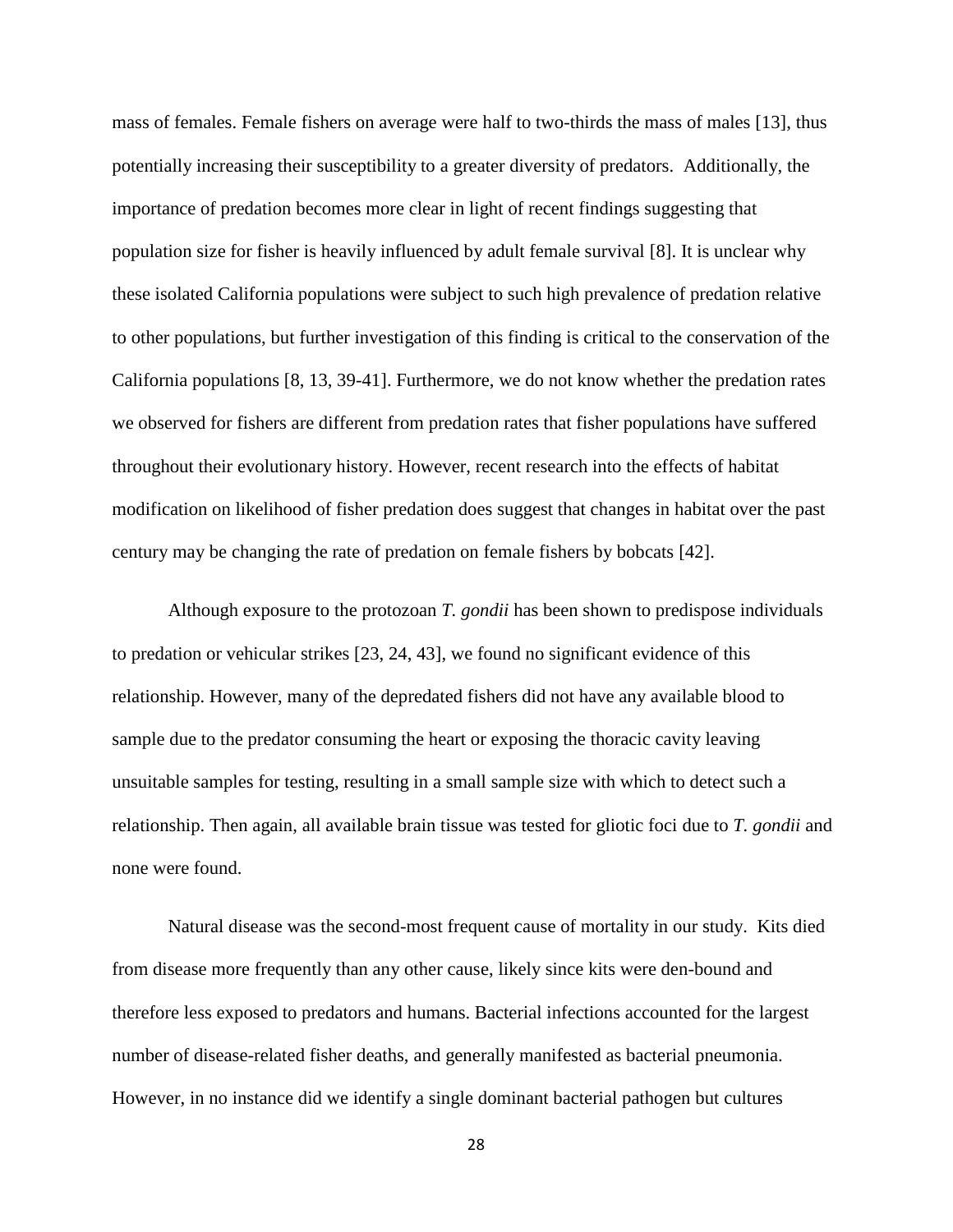yielded mixed flora in all cases. These results may be due to post-mortem autolysis and contamination of pathogenic bacteria by opportunistic species. Interestingly, two of the mortalities associated with bacterial infection also had full thickness, circular punctures in the skin suggestive of failed predation attempts resulting in a site for introduction of a bacterial infection. It should be noted that pulmonary viral infections that might have preceded and facilitated bacterial colonization could not be identified but cannot be ruled out.

The toxicosis cases discovered in this study signify an increase of this emerging threat for fishers in the West Coast DPS [12, 36]. Cultivation of marijuana and the associated use of toxicants have been recently documented in occupied fisher habitat [12, 36, 44]. In addition to the four fisher mortalities attributed to anticoagulant rodenticides by Gabriel et al. (2012), we documented nine additional pesticide toxicosis cases in the present study. The average incidence of toxicosis cases per year for the five year Gabriel et al. (2012) study spanning 2007 – 2011 was 5.6% ( $SE = 3.1\%$ ). However, in the final three years (2012-2014) of our study, we detected an increase in incidence per year to  $18.7\%$  (SE = 2.9%). Exposure also increased from 79% (46 of 58) to 85% (86 of 101) for the same two time periods [12]. This increase in cases and exposure could signify either an increase in the number of cultivation sites or area impacted or that cultivators are increasing the level of toxicants being dispersed within occupied fisher home ranges. In either case, this anthropogenic threat is of increasing concern.

Previous reports of cholecalciferol poisonings have not been reported in a remote forest dwelling carnivore. This type of toxicant has been promoted as an alternative to anticoagulant rodenticides due to the minimized risk for secondary poisonings [45]. Nevertheless, plant and animal based food flavorizers are often incorporated into rodenticides to enhance palatability to omnivorous rodents [12]. Because fishers are omnivorous [2], they could be susceptible to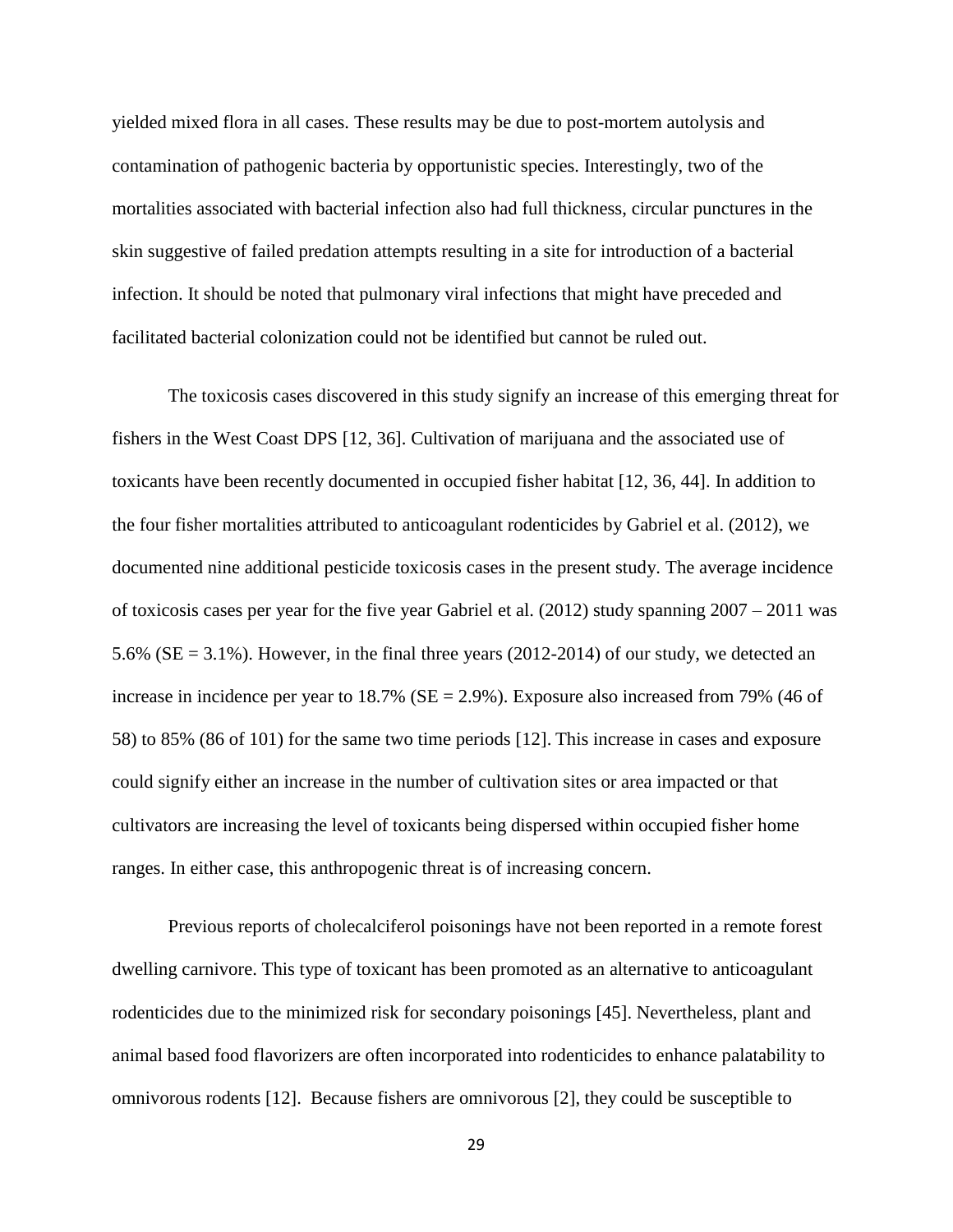primary poisoning if they are attracted to these compounds when they are impregnated with flavorizers. In addition, the massive amount of rodenticide dispersed at some cultivation sites e.g>40 kg in some sites, which have cultivation footprints of typically less than 0.2ha [12, 46] likely pose a secondary risk of poisoning to fishers. Fishers may consume numerous prey that may have recently ingested these rodenticides, with the likely exception of cholecalciferol.

As was noted previously for a subset of cases, toxicosis deaths occurred primarily in the spring [12]. Additionally, males were more likely than females to die of poisoning relative to predation and other causes. This finding may be due to fewer predation events involving males than females [19, 35] or the higher prevalence of poison-related mortality in males. These trends could also be due to behavioral factors [28]. Female fishers in California increase their crepuscular and diurnal activity in spring to satisfy the additional energy requirements of lactation and care of weaned kits but typically within the confines of their established homeranges. Male fishers may make extensive forays outside their normal home ranges in spring to search out females for mating opportunities [2, 13]. Marijuana cultivation coincides with the increased activity of fishers in early spring and frequently involves dispersal of large amounts of toxicants near occupied fisher home ranges [12, 36, 46]. Furthermore, survival of female fishers in one population was found to be influenced by the number of marijuana cultivation sites in the 95% fixed kernel home range [36].

The relationship between the number of ARs to which a fisher has been exposed and the increasing probability of death due to poisoning suggests that these pesticides may be acting additively or synergistically. However, little experimental data are available demonstrating exposure to multiple ARs increasing the risk of coagulopathy, [12, 36, 47, 48]. Our data suggest that coagulopathy risk increases significantly with each additional new AR compound exposure,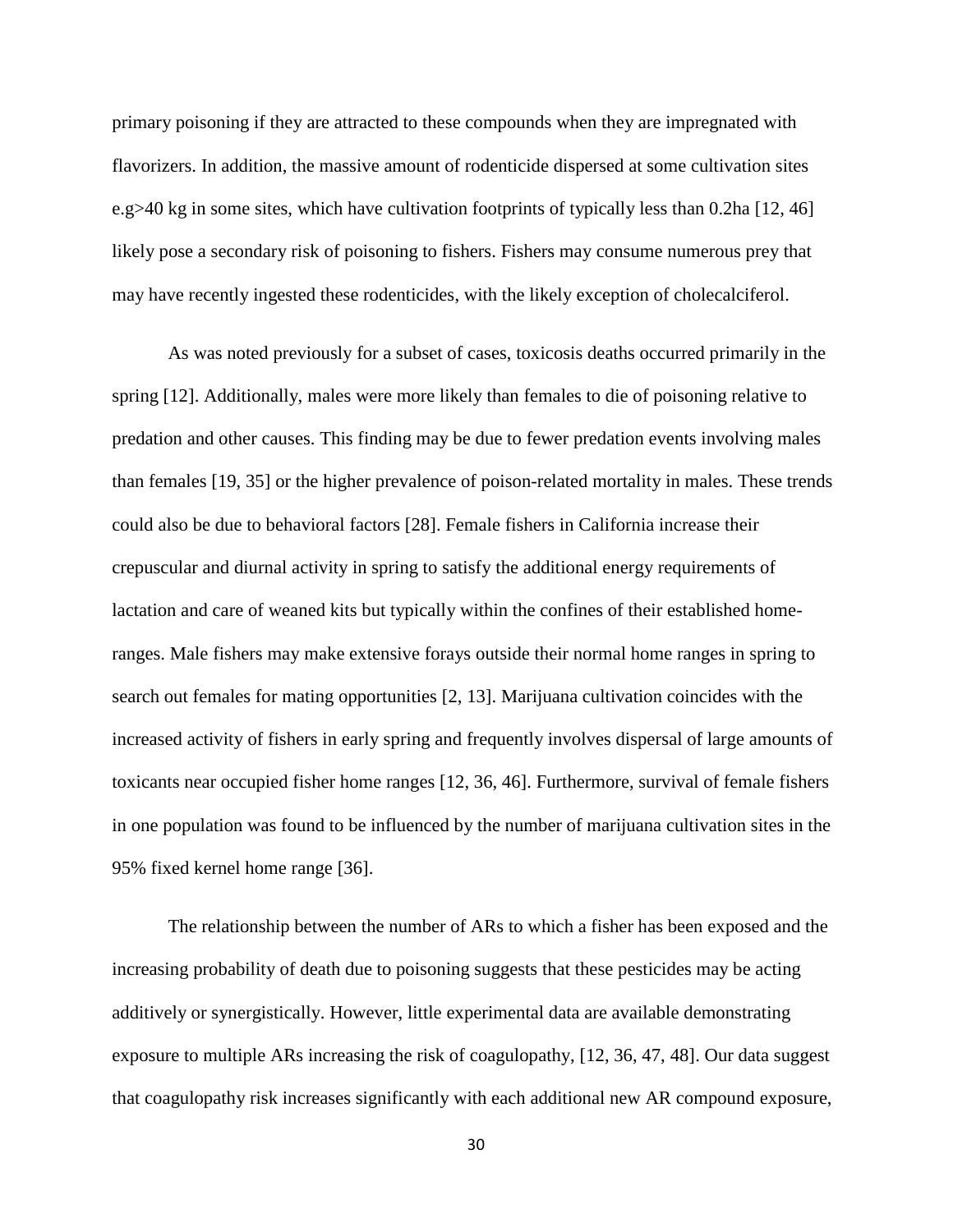though it's possible this pattern is reflecting an additive relationship between AR number and cumulative level of exposure. However, potential synergistic mechanisms need to be addressed due to the significant amount of other pesticides, herbicides, molluscicides and fungicides documented at marijuana cultivation sites. Because fishers are exposed to > 1.7 different ARs on average, our concerns on the potential unknown mechanisms of deleterious effects of multiple ARs warrants further investigation [36, 46, 47].

Human-related mortalities were relatively rare, and although a small number were associated with research activities, such mortalities represented < 1% of the captured fishers. This figure is comparable to other studies [49]. Vehicle-related mortalities were also relatively rare with only three marked fishers suffering vehicle strikes, which represented < 2% of all mortalities. The higher number of uncollared fishers found killed in roadways suggests that roadkill may be a more local concern, associated with individual high-traffic corridors.

Field biologists did not always accurately identify general causes of disease. We found only a moderate correspondence between biologist-determined and necropsy-confirmed causes of death except for the detection of disease-related mortalities, which were significantly underestimated by initial field assessments. For example, the three fisher deaths attributed to CDV and many of the toxicosis cases were preliminarily attributed to other causes in the field. The underestimation of disease has been observed in other wildlife studies because gross observations in the field are inadequate to detect subtle signs of disease [18]. These findings fortify the need for full necropsies when studying causes of mortality, especially when knowledge of the frequencies of cause-specific mortality is required in managing or reducing the most significant limiting factors for fishers.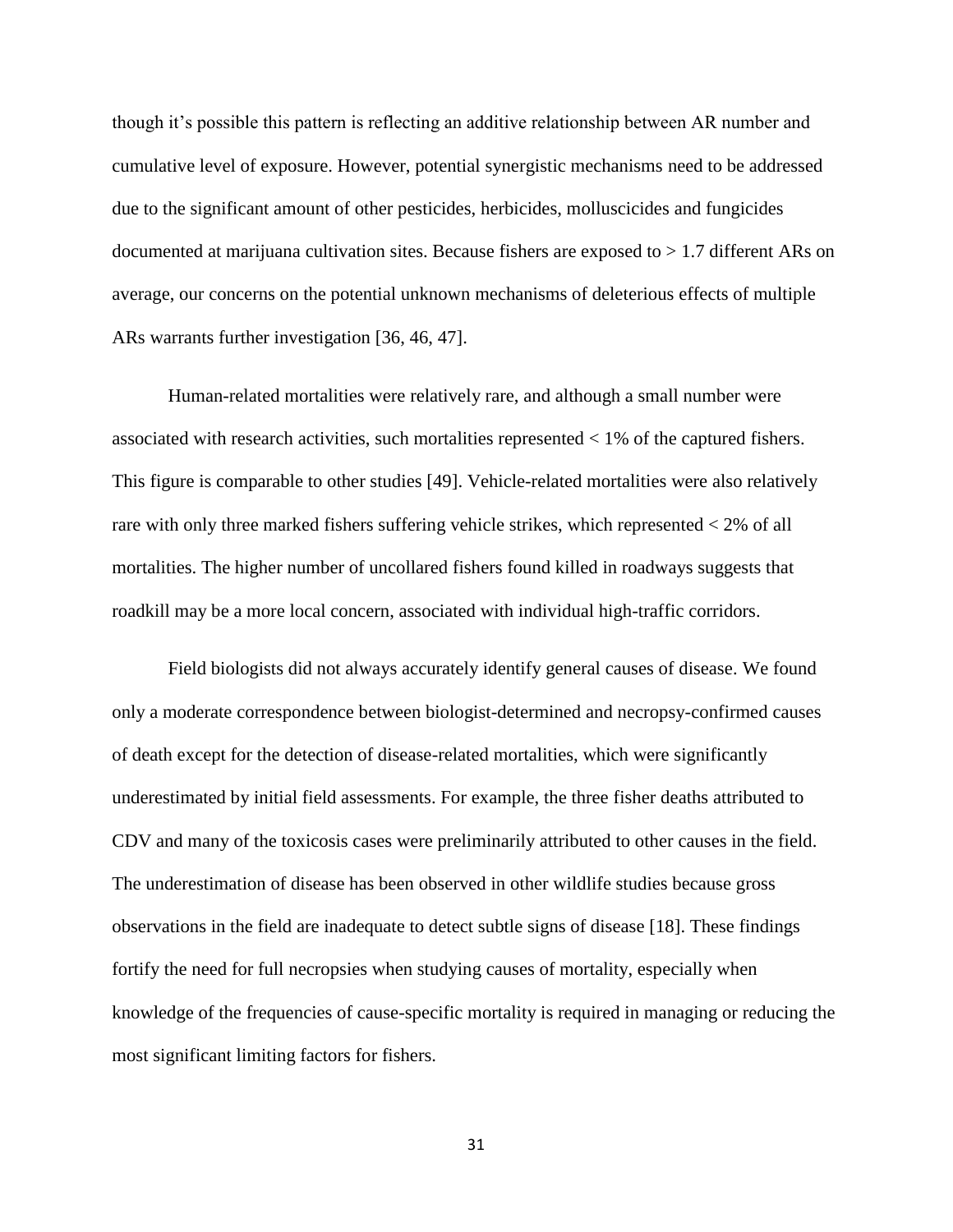Although predation was often correctly identified by both field biologists and the pathologists, the incorporation of molecular forensic approaches coupled with traditional pathology allowed us to more definitively identify both predation events and predator species [19, 26, 35]. Predation is often implicated as the cause of mortality when field evidence such as tracks near or adjacent to the carcass, bite wounds, wound patterns or feces and/or hair near the carcass are found [9, 50-53]. However in our study, field observations misclassified 5 fishers as predation due to circumstantial predator evidence found near the carcass (e.g. tracks, scat). Field observations can be misleading, for example, bite wounds in soft tissue often change shape and size due to environmental factors [26, 54] (Linda Munson, University of California Davis, Personal Communications) and visual artifacts that resemble ante-mortem hemorrhaging can occur due to autolysis, scavengers consuming tissue and releasing non-clotted blood, or freezing and defrosting of a carcass.

Finally, we present mainly the proximate causes of mortality for fishers though there were a few cases where ultimate causes could be ascertained e.g. anesthesia related death but clinically infected with CDV. However, it would be difficult, if not impossible, to determine whether some of the predation mortalities were ultimately going to result in toxicosis. Many of the predation cases exhibited ante-mortem hemorrhaging that could have been due directly to predation or alternatively, AR exposure. Anticoagulant rodenticides have previously been shown to cause lethargy and weakness in exposed animals [12, 47], but teasing these two causes of death apart was not possible.

This study presents the first large assessment of cause-specific mortality frequencies in California fishers. We have identified predation and natural disease as the top two mortality factors. In addition, mortality from and exposure to toxicants appears to be on the rise and we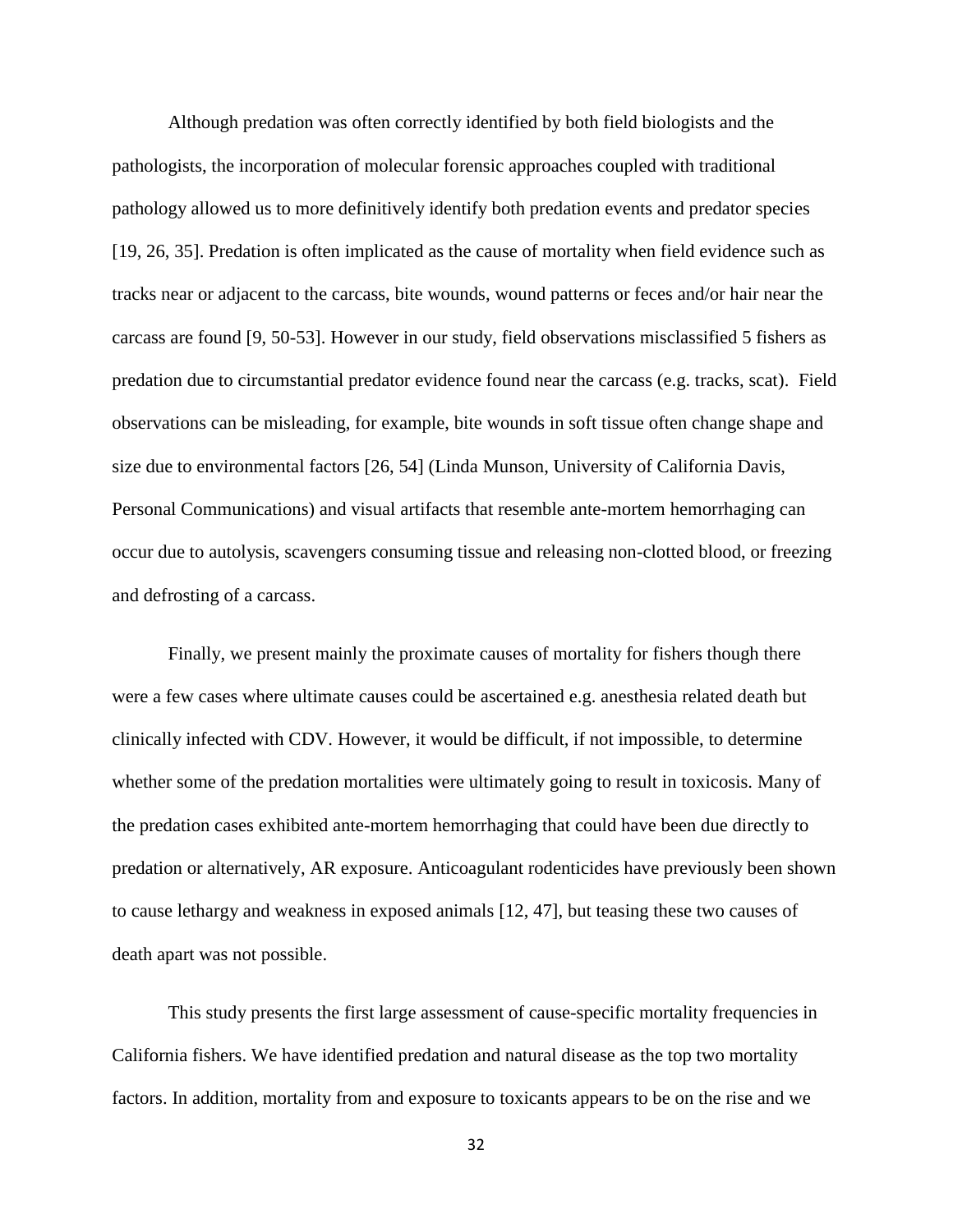have found exposure to multiple ARs increases probability of death from these compounds. Increases of additive mortality of only 10% can prevent fisher population expansion even in the presence of suitable habitat with no dispersal barriers [8]. Therefore, the high proportion of fisher mortality consisting of predation and disease may help explain the lack of growth and expansion of these populations to nearby suitable habitat. However, the growing number of toxicosis cases in fishers and the correlation of contributing mechanisms such as marijuana cultivation within fisher habitat suggest an emerging threat. Beyond direct poisoning, rodenticides have the potential to limit fitness through prey depletion and heightened competition between fishers and other carnivores. Future research should focus on the relationship between marijuana cultivation and associated rodenticide use and prey population cycles because carnivore population dynamics are often heavily influenced by fluctuations in prey base [55, 56].

Managing these threats should focus not only on the impacts on current fisher populations but also the reduction of threats that may be limiting expansion for future population growth. One recommendation is the complete removal of toxicants left at current and historical trespass marijuana grow sites. Most sites are not remediated, thus toxicants associated with these sites are a continuing threat. Furthermore, as female adult survival is notably important for population size and persistence in the southern Sierra Nevada population, forest managers should consider managing against habitat features that are conducive to interactions between fishers and their predators. Investigating these and other mechanisms for reducing mortality in California fishers within West coast DPS can be of assistance in effectively implementing policy or management options to potentially curb mortality rates in order to promote population recovery within California in addition to other fisher populations throughout the West Coast DPS.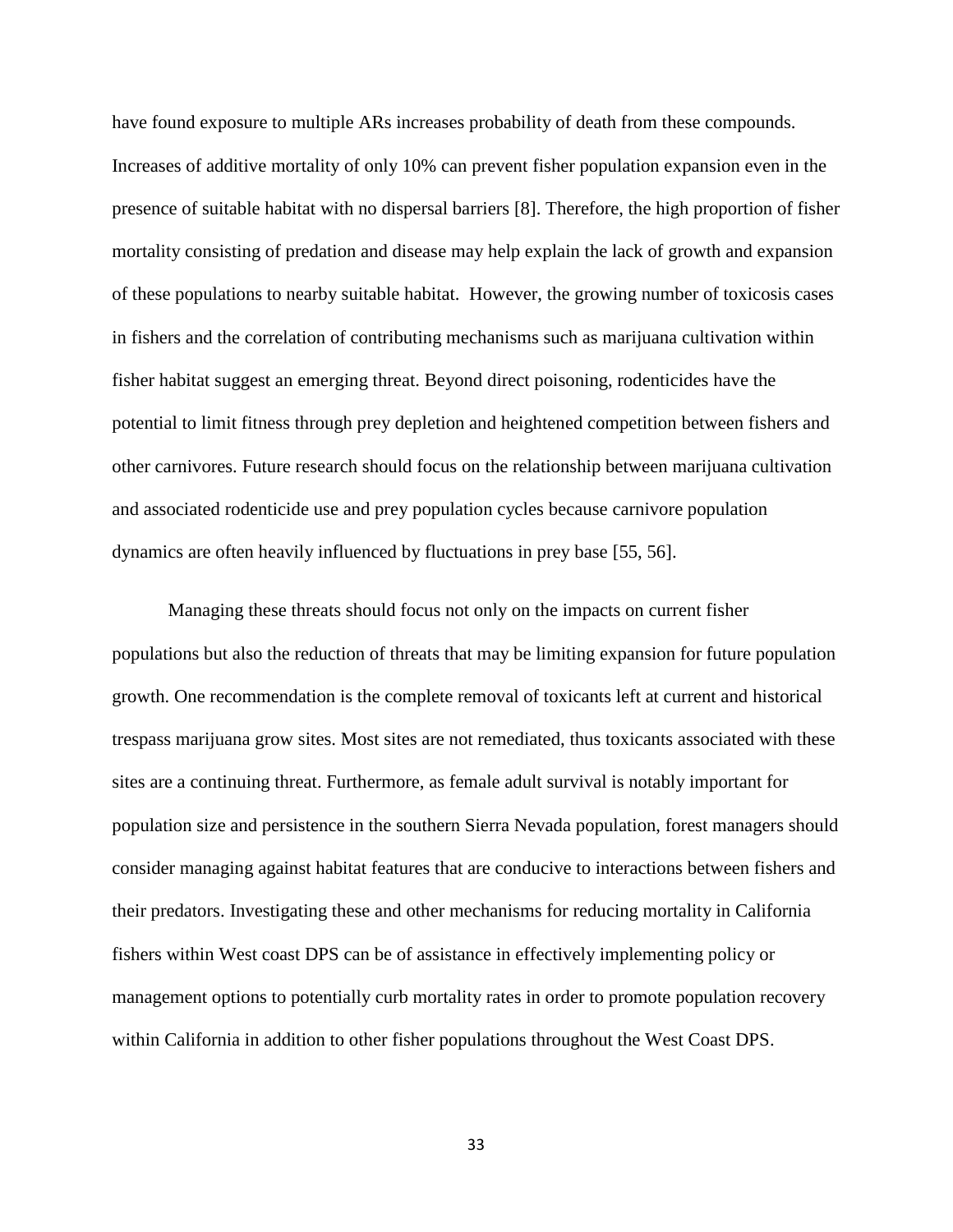# **Acknowledgments**

We would like to acknowledge the contributions of the following people and organizations. University of California at Davis (UCD) Veterinary Medical Teaching Hospital , the (UCD) graduate group of Comparative Pathology, Drs. Jonna Mazet, the field biologists at all the projects sites. Integral Ecology Research Center, California Animal Health and Food Safety Laboratory System, Hoopa Valley Tribal Forestry, United States Forest Service, National Park Service, United States Fish and Wildlife Service, California Department of Water Resources, California Department of Fish and Wildlife, California Department of Forestry and Fire Protection, and the Sierra Nevada Conservancy, and the Bureau of Indian Affairs provided logistical support. We would like to thank two anonymous reviewers for making notable suggestions that improved the manuscript. Most of all we would like to thank the late Dr. Linda Munson for initially taking the fisher health project under her wing. Her mentorship and contributions to wildlife conservation will be remembered and appreciated.

# **Literature Cited**

1. Lewis JC, Powell RA, Zielinski WJ. Carnivore translocations and conservation: insights from population models and field data for fishers (*Martes pennanti*). PloS one. 2012;7(3):e32726.

2. Lofroth EC, C. M. Raley, J. M. Higley, R. L. Truex, J. S. Yaeger, J. C. Lewis, et al. Conservation of Fishers (*Martes pennanti*) in South-Central British Columbia, Western Washington, Western Oregon, and California–Volume I:Conservation Assessment. Denver: USDI Bureau of Land Management; 2010. p. 174. 3. United States Fish and Wildlife Service. 50-CFR Part 17 Endangered and threatened wildlife and plants; 12 month findings for a petition to list the west coast distinct population segment of the fisher (*Martes pennanti*); proposed rule. Federal Register 2004;69(68):18770-92.

4. United States Fish and Wildlife Service. 50-CFR Part 17 Endangered and Threatened Wildlife and Plants; Threatened Species Status for West Coast Distinct Population Segment of Fisher: Proposed Ruling. Federal Register Docket No FWS–R8–ES–2014–0041. 2014:1-94.

5. Drew R, Hallett J, Aubry K, Cullings K, Koepf S, Zielinski W. Conservation genetics of the fisher (*Martes pennanti*) based on mitochondrial DNA sequencing. Molecular Ecology. 2003;12(1):51-62.

6. Tucker JM, Schwartz MK, Truex RL, Pilgrim KL, Allendorf FW. Historical and contemporary DNA indicate fisher decline and isolation occurred prior to the European settlement of California. PloS one. 2012;7(12):e52803.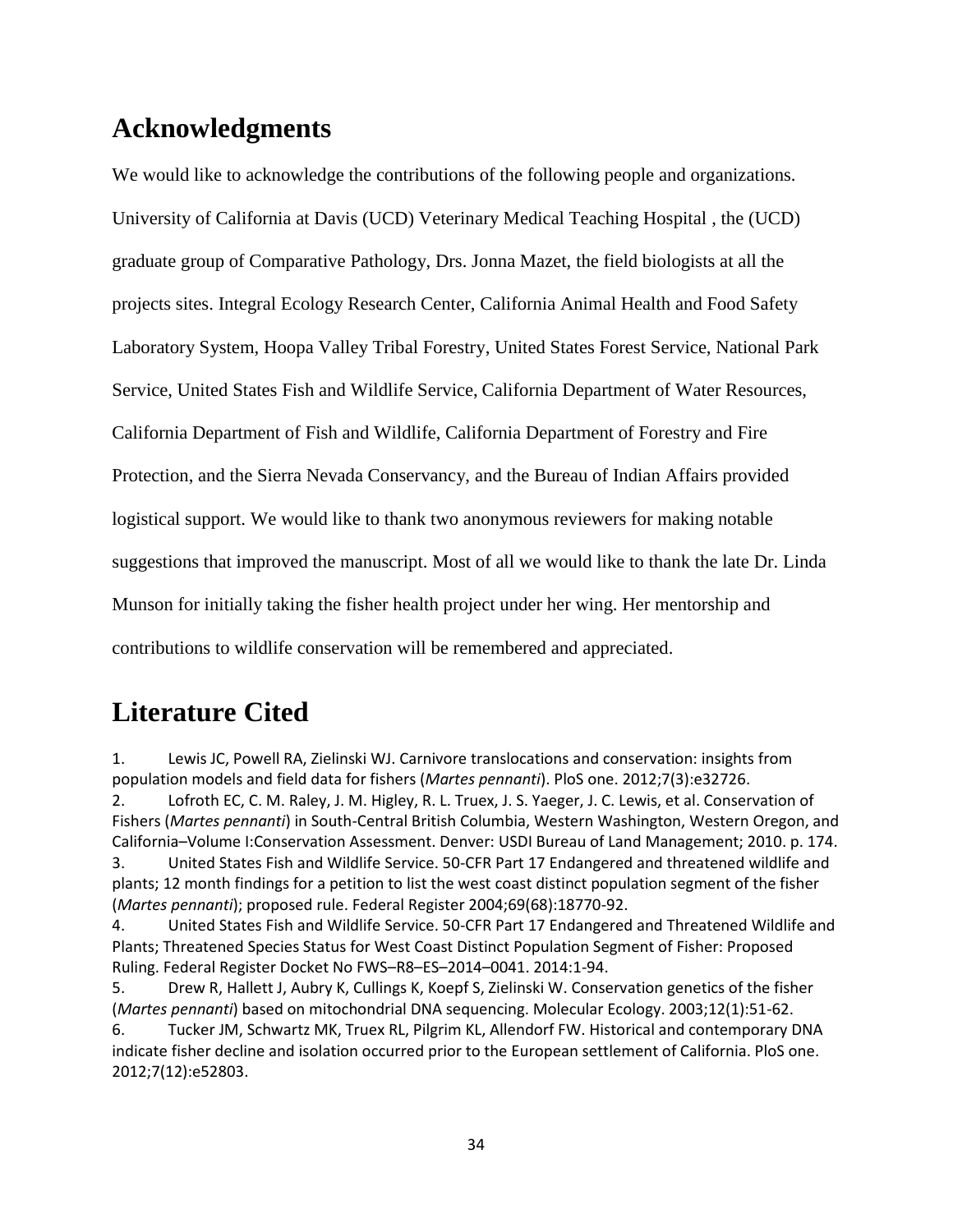7. Wisely SM, Buskirk SW, Russell GA, Aubry KB, Zielinski WJ. Genetic diversity and structure of the fisher (*Martes pennanti*) in a peninsular and peripheral metapopulation. Journal of Mammalogy. 2004;85(4):640-8.

8. Spencer W, Rustigian-Romsos H, Strittholt J, Scheller R, Zielinski W, Truex R. Using occupancy and population models to assess habitat conservation opportunities for an isolated carnivore population. Biological Conservation. 2011;144(2):788-803.

9. Buck S. Habitat utilization by fisher (*Martes pennanti*) near Big Bar, California [Master's Thesis]. Arcata, California: Humboldt State University; 1982.

10. Truex RL, Zielinski WJ, Golightly RT, Barrett RH, Wisely SM. A meta-analysis of regional variation in fisher morphology, demography, and habitat ecology in California. In: Wildlife Management Division Nongame Bird and Mammal Section, editor. California Department of Fish and Game 1998. p. 118.

11. Aubry KB, Raley CM. Ecological characteristics of fishers (*Martes pennanti*) in the southern Oregon Cascade range. United States Forest Service Forest Service, Pacific Southwest Research Station, Olympia, Washington 2006. p. 32.

12. Gabriel MW, Woods LW, Poppenga R, Sweitzer RA, Thompson C, Matthews SM, et al. Anticoagulant Rodenticides on our Public and Community Lands: Spatial Distribution of Exposure and Poisoning of a Rare Forest Carnivore. PloS one. 2012;7(7):e40163.

13. Powell RA. The fisher: life history, ecology, and behavior: University of Minnesota Press Minneapolis, USA; 1993. 237 p.

14. Gabriel M, Wengert G. Assessment of the modification of stress-causing environmental factors in an improved nest box design for mesocarnivores. Western Section of the Wildlife Society Annual Conference Sacramento CA. 2005.

15. Wilbert JC. Spatial scale and seasonality of habitat selections by martens in southeastern Wyoming [Master's Thesis]. Laramie, Wyoming: University of Wyoming; 1992.

16. Fuller MR, Fuller TK. Radio-telemetry equipment and applications for carnivores. In: Boitani L, Powell, R. A., editor. Carnivore ecology and conservation: A handbook of techniques Oxford University Press, Oxford, UK; 2012. p. 152-68.

17. Gabriel MW, Wengert GM, Brown RN. Pathogens and parasites of *Martes* species: Managment and conservation implications. In: Aubry KB, Zielinski WJ, Raphael MG, Proulx G, Buskirk SW, editors. Biology and conservation of martens, sables and fishers: A new synthesis. Ithaca, New York: Cornell University Press; 2012. p. 138-85.

18. Keller SM, Gabriel M, Terio KA, Dubovi EJ, VanWormer E, Sweitzer R, et al. Canine Distemper in an Isolated Population of Fishers (*Martes pennanti*) from California. Journal of Wildlife Diseases. 2012;48(4):1035-41.

19. Wengert GM, Gabriel MW, Foley JE, Kun T, Sacks BN. Molecular techniques for identifying intraguild predators of fishers and other north American small carnivores. Wildlife Society Bulletin. 2013;37(3):659-63.

20. Gabriel MW, Wengert GM, Foley JE, Higley JM, Matthews S, Brown RN. Pathogens associated with fishers (*Martes pennanti*) and sympatric mesocarnivores in California - final draft report to the US Fish and Wildlife Service for grant # 813335G021. Yreka, California, USA: U.S. Fish and Wildlife Service; 2007. p. 48-101.

21. Gabriel MW, Wengert GM, Matthews SM, Higley JM, Foley JE, Blades A, et al. Effectiveness of rapid diagnostic tests to assess pathogens of fishers (*Martes pennanti*) and gray foxes (*Urocyon cinereoargenteus*). Journal of Wildlife Diseases. 2010;46(3):966-70.

22. Janeway CA, Travers P, Walport M. Immunobiology. Seventh edition ed. New York, New York, USA.: Garland Science; 2007.

23. Webster JP. The effect of *Toxoplasma gondii* on animal behavior: playing cat and mouse. Schizophrenia bulletin. 2007;33(3):752-6.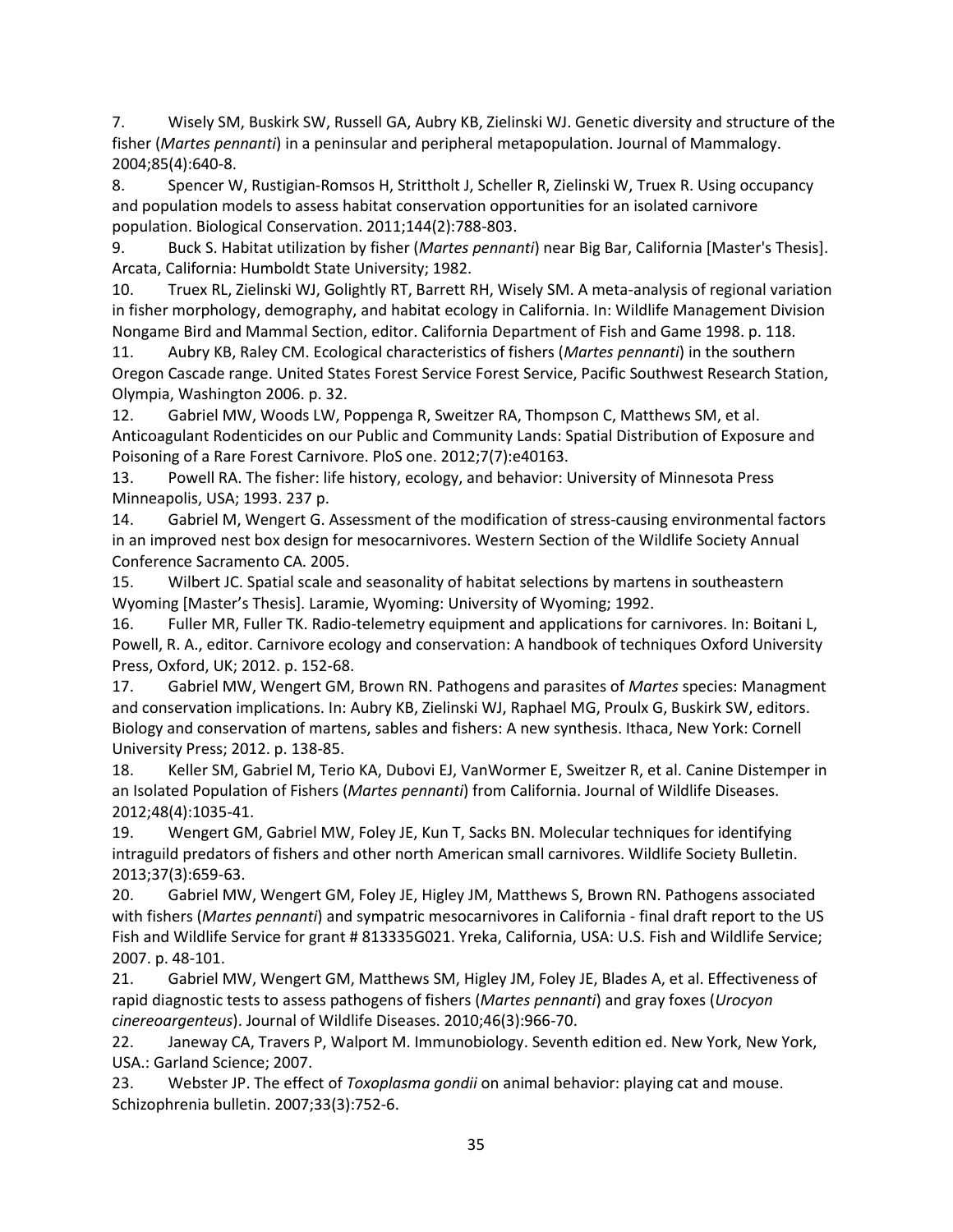24. Kreuder C, Miller M, Jessup D, Lowenstine L, Harris M, Ames J, et al. Patterns of mortality in southern sea otters (*Enhydra lutris nereis*) from 1998-2001. Journal of Wildlife Diseases. 2003;39(3):495- 509.

25. Origgi F, Plattet P, Sattler U, Robert N, Casaubon J, Mavrot F, et al. Emergence of canine distemper virus strain with modified molecular signature and enhanced neuronal tropism leading to high mortality in wild carnivores. Veterinary Pathology. 2012;49(6):913-29.

26. Wengert GM, Gabriel MW, Clifford DL. Investigating cause-specific mortality and diseases in carnivores: tools and techniques. In: Boitani L, Powell, R. A., editor. Carnivore Ecology and Conservation: A Handbook of Techniques: A Handbook of Techniques: Oxford University Press, Oxford, UK; 2012. p. 294-313.

27. Wobeser GA. Essentials of disease in wild animals. Ames, Iowa, USA.: Blackwell publishing; 2006.

28. Wobeser GA. Disease in wild animals: Investigation and management. Berlin, Germany: Springer-Verlag; 2007.

29. Croissant Y. Estimation of multinomial logit models in R: The mlogit Packages. R package version 02-2 URL: http://cran r-project org/web/packages/mlogit/vignettes/mlogit pdf. 2012.

30. R Core Team. R: A language and environment for statistical computing. R foundation for statistical computing. Vienna, Austria. URL: http://www.R-project.org/.2014.

31. Gordis L. Epidemiology. Fourth ed. Philadelphia, PA, USA: Saunders; 2009. 400 p.

32. Viera AJ, Garrett JM. Understanding interobserver agreement: The kappa statistic. Family Medicine. 2005;37(5):360-3.

33. Burnham K, Anderson D. Model selection and inference: A practical informationtheoretic approach. New York, New York, USA: Springer-Verlag; 1998. 353 p.

34. Hosmer Jr DW, Lemeshow S, Sturdivant RX. Applied logistic regression. Hoboken, New Jersey, USA: John Wiley & Sons; 2013. 528 p.

35. Wengert GM, Gabriel MW, Matthews SM, Higley JM, Sweitzer RA, Thompson CM, et al. Using DNA to describe and quantify interspecific killing of fishers in California. The Journal of Wildlife Management. 2014;78(4):603-11.

36. Thompson C, Sweitzer R, Gabriel M, Purcell K, Barrett R, Poppenga R. Impacts of rodenticide and insecticide toxicants from marijuana cultivation sites on fisher survival rates in the Sierra National Forest, California. Conservation Letters. 2013;7(2):91-102.

37. Zielinski WJ, Baldwin JA, Truex RL, Tucker JM, Flebbe PA. Estimating trend in occupancy for the Southern Sierra fisher (*Martes pennanti*) population. Journal of Fish and Wildlife Management. 2012;4(1):3-19.

38. Collins C, Kays R. Causes of mortality in North American populations of large and medium‐sized mammals. Animal Conservation. 2011;14(5):474-83.

39. Powell RA, Zielinski WJ. The scientific basis for conserving forest carnivores, American marten, fisher, lynx and wolverine in the western United States. Ruggiero L, Aubry, KB, Buskirk, SW, Lyon, LJ & Zielinski, WJ, editor. Fort Collins, Colorado: United States Department of Agriculture; 1994.

40. Andrén H, Angelstam P. Elevated predation rates as an edge effect in habitat islands: Experimental evidence. Ecology. 1988;69(2):544-7.

41. Thompson CM, Gese EM. Food webs and intraguild predation: community interactions of a native mesocarnivore. Ecology. 2007;88(2):334-46.

42. Wengert GM. Ecology of Intraguild Predation on Fishers (*Martes pennanti*) in California [Dissertation]. Davis, California: University of California Davis; 2013.

43. Dubey J, Jones J. *Toxoplasma gondii* infection in humans and animals in the United States. International Journal for Parasitology. 2008;38(11):1257-78.

44. Mallery M. Marijuana National Forest: Encroachment on California public lands for cannabis cultivation. Berkeley Undergraduate Journal. 2011;23(2):1-50.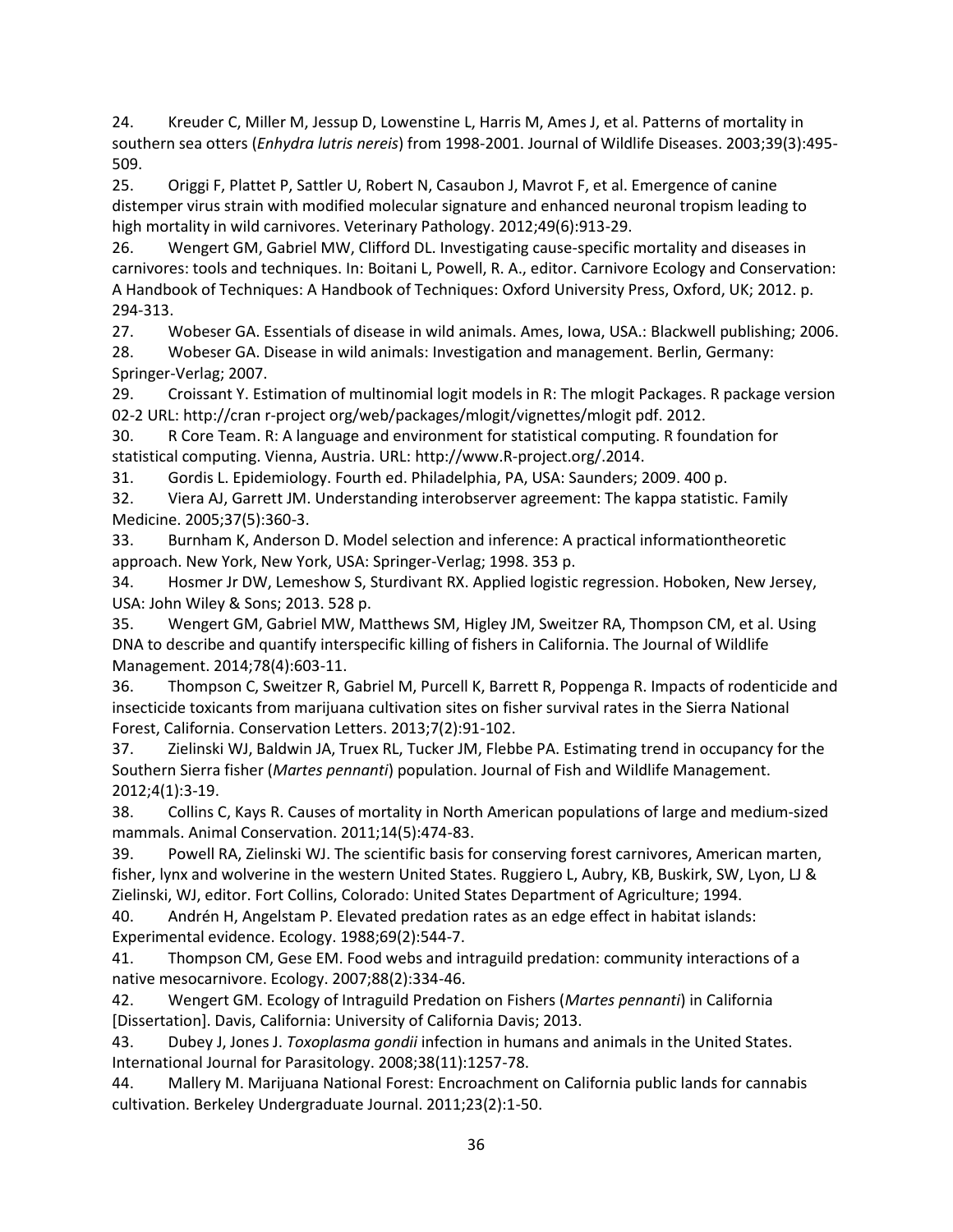45. Eason C, Wickstrom M, Henderson R, Milne L, Arthur D, editors. Non-target and secondary poisoning risks associated with cholecalciferol. Proceedings of the New Zealand Plant Protection Conference; 2000: New Zealand Plant Protection Society; 1998.

46. Gabriel MW, Wengert GM, Higley JM, Krogan S, Sargent W, Clifford DL. Silent forests? Rodenticides on Illegal Marijuana Crops Harm Wildlife. Wildlife Professional. 2013;7(1):46-50.

47. Erickson W, Urban D. Potential Risks of nine rodenticides to birds and nontarget mammals: A comparative approach. United States Environmental Protection Agency, Office of Prevention, Pesticides and Toxic Substance, Washington DC. 2004:230.

48. Vandenbroucke V, Bousquet M, De Backer P, Croubels S. Pharmacokinetics of eight anticoagulant rodenticides in mice after single oral administration. Journal of Veterinary Pharmacology and Therapeutics. 2008;31(5):437-45.

49. Arnemo JM, Ahlqvist P, Andersen R, Berntsen F, Ericsson G, Odden J, et al. Risk of capturerelated mortality in large free-ranging mammals: experiences from Scandinavia. Wildlife Biology. 2006;12(1):109-13.

50. Ernest HB, Rubin ES, Boyce WM. Fecal DNA analysis and risk assessment of mountain lion predation of bighorn sheep. The Journal of Wildlife Management. 2002;66(1):75-85.

51. Onorato D, White C, Zager P, Waits LP. Detection of predator presence at elk mortality sites using mtDNA analysis of hair and scat samples. Wildlife Society Bulletin. 2006;34(3):815-20.

52. Rosas-Rosas OC, Bender LC, Valdez R. Jaguar and puma predation on cattle calves in northeastern Sonora, Mexico. Rangeland Ecology & Management. 2008;61(5):554-60.

53. Turner Jr JW, Wolfe ML, Kirkpatrick JF. Seasonal mountain lion predation on a feral horse population. Canadian Journal of Zoology. 1992;70(5):929-34.

54. Lyver PB. Identifying mammalian predators from bite marks: a tool for focusing wildlife protection. Mammal Review. 2000;30(1):31-44.

55. Brand CJ, Keith LB, Fischer CA. Lynx responses to changing snowshoe hare densities in central Alberta. The Journal of Wildlife Management. 1976:416-28.

56. Knick ST. Ecology of bobcats relative to exploitation and a prey decline in southeastern Idaho. Wildlife Monographs. 1990:3-42.